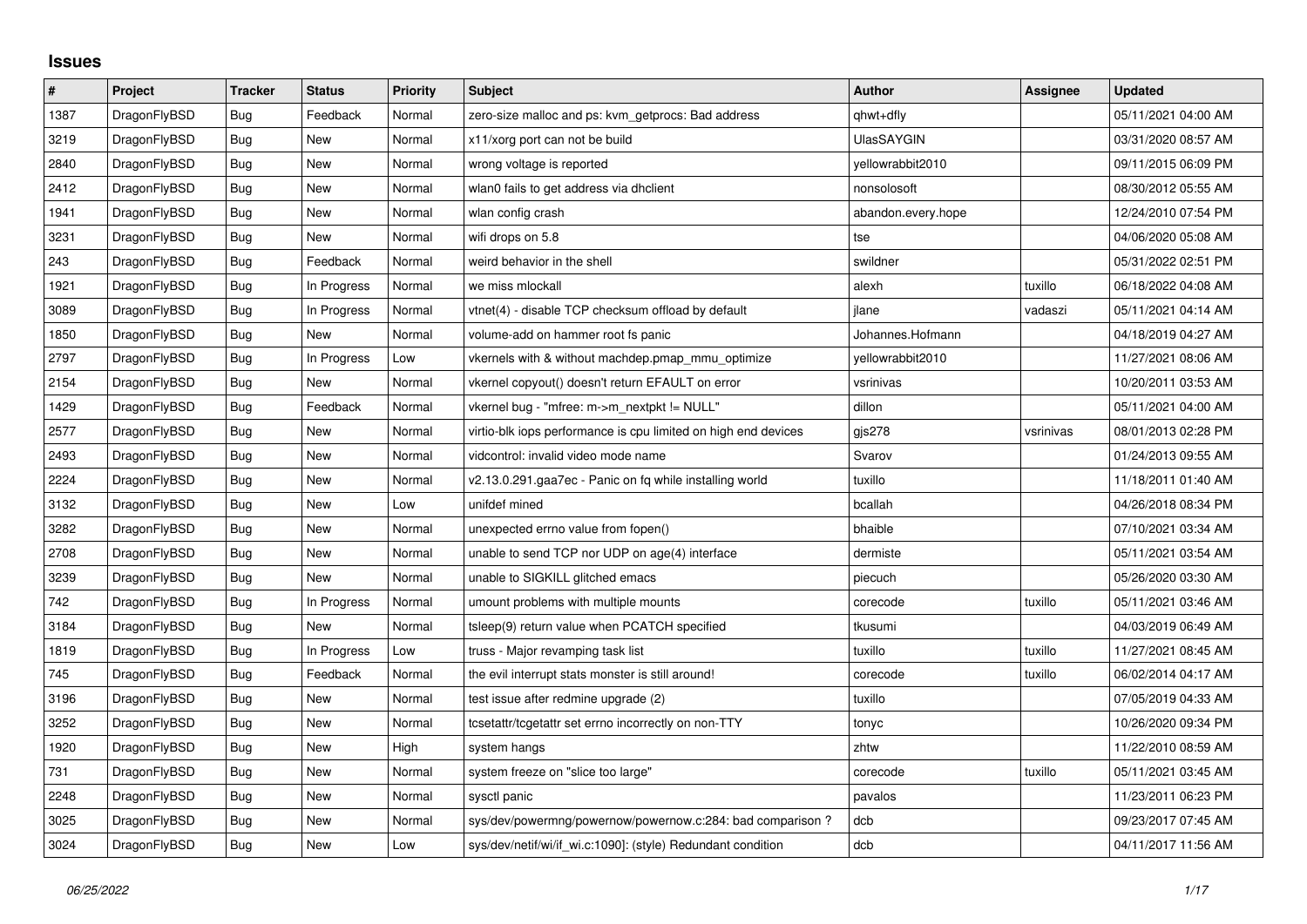| $\pmb{\#}$ | Project      | <b>Tracker</b> | <b>Status</b> | <b>Priority</b> | Subject                                                                                                        | <b>Author</b>   | <b>Assignee</b> | <b>Updated</b>      |
|------------|--------------|----------------|---------------|-----------------|----------------------------------------------------------------------------------------------------------------|-----------------|-----------------|---------------------|
| 3076       | DragonFlyBSD | Bug            | New           | Normal          | sys/dev/netif/ig_hal/e1000_ich8lan.c:1594: sanity checking mixup?                                              | dcb             |                 | 10/11/2017 01:58 AM |
| 3022       | DragonFlyBSD | Bug            | <b>New</b>    | Normal          | sys/dev/netif/ath/ath/if_ath.c:2142: strange bitmask?                                                          | dcb             |                 | 04/11/2017 11:49 AM |
| 3021       | DragonFlyBSD | Bug            | In Progress   | Normal          | sys/dev/drm/i915/i915_gem_stolen.c:115]: (error) Signed integer<br>overflow for expression '65535<<20'         | dcb             |                 | 04/11/2017 12:46 PM |
| 3018       | DragonFlyBSD | Bug            | <b>New</b>    | Normal          | sys/bus/u4b/wlan/if_run.c:5464]: (style) Redundant condition                                                   | dcb             |                 | 04/11/2017 11:26 AM |
| 2957       | DragonFlyBSD | Bug            | Feedback      | Normal          | swapoff -a followed by swapon -a doesn't give your swap back                                                   | neilb           |                 | 10/09/2016 04:17 AM |
| 2892       | DragonFlyBSD | Bug            | <b>New</b>    | Normal          | swap pager:indefinite wait bufferf error                                                                       | <b>Ihmwzy</b>   |                 | 02/21/2016 10:32 PM |
| 3209       | DragonFlyBSD | Bug            | <b>New</b>    | Normal          | svc has some minor bugs                                                                                        | arcade@b1t.name |                 | 10/24/2019 09:08 AM |
| 1368       | DragonFlyBSD | Bug            | In Progress   | Normal          | suspend signal race?                                                                                           | qhwt+dfly       |                 | 05/11/2021 03:51 AM |
| 2297       | DragonFlyBSD | Bug            | <b>New</b>    | Normal          | strange NFS (client) error messages / problems                                                                 | Anonymous       |                 | 02/19/2012 02:59 PM |
| 2557       | DragonFlyBSD | Bug            | New           | Normal          | stock 3.4.1 kernel halts during booting if dm and dm_target_crypt<br>are loaded and RAID controller is present | phma            |                 | 05/12/2013 10:38 PM |
| 2055       | DragonFlyBSD | Bug            | <b>New</b>    | Normal          | ssh + IPV6 + bridge => connection freezes                                                                      | steve           |                 | 04/24/2011 07:13 PM |
| 2067       | DragonFlyBSD | Bug            | New           | Normal          | sound/pcm: "play interrupt timeout, channel dead"                                                              | matthiasr       |                 | 05/11/2021 03:55 AM |
| 2746       | DragonFlyBSD | Bug            | New           | Normal          | some fraction of xterms started from the xmonad window manager<br>get killed with SIGALRM                      | isenmann        | profmakx        | 12/28/2014 02:51 AM |
| 2136       | DragonFlyBSD | Bug            | <b>New</b>    | Normal          | socketpair() doesn't free file descriptors on copyout failure                                                  | vsrinivas       |                 | 04/05/2013 09:13 AM |
| 2252       | DragonFlyBSD | Bug            | New           | Low             | snd_hda not useable if loaded via /boot/loader.conf                                                            | xbit            | swildner        | 12/14/2011 12:23 AM |
| 2090       | DragonFlyBSD | Bug            | Feedback      | Normal          | snd_hda does not support headphone automute                                                                    | justin          |                 | 03/29/2012 08:03 PM |
| 2167       | DragonFlyBSD | <b>Bug</b>     | <b>New</b>    | Normal          | shutdown/reboot fails after uptime msg                                                                         | marino          |                 | 11/28/2011 03:01 AM |
| 2877       | DragonFlyBSD | Bug            | <b>New</b>    | Low             | sed fails when working with UTF-8 locale and non-UTF symbols                                                   | arcade@b1t.name |                 | 12/30/2015 11:20 AM |
| 2199       | DragonFlyBSD | Bug            | New           | Normal          | screen segfaults if utmpx isn't present                                                                        | pavalos         |                 | 11/15/2011 10:52 PM |
| 901        | DragonFlyBSD | Bug            | Feedback      | Normal          | route show needs to get data from all cpus                                                                     | corecode        | tuxillo         | 05/11/2021 03:50 AM |
| 1563       | DragonFlyBSD | Bug            | Feedback      | Normal          | reset(1) doesn't reset terminal to the defaults                                                                | hasso           |                 | 03/10/2013 04:17 AM |
| 3217       | DragonFlyBSD | Bug            | <b>New</b>    | Normal          | rescue tools: make install fails if rescue folder doesn't exist                                                | t dfbsd         |                 | 11/27/2019 08:16 PM |
| 3170       | DragonFlyBSD | Bug            | <b>New</b>    | Normal          | repeatable nfsd crash                                                                                          | tse             |                 | 06/11/2020 05:52 AM |
| 2331       | DragonFlyBSD | Bug            | New           | Normal          | reading mouse mode from unopen file descriptor hangs mouse<br>driver                                           | phma            |                 | 03/14/2012 09:43 AM |
| 2292       | DragonFlyBSD | Bug            | New           | Normal          | re interface with jumbo frames (mtu larger than 1500) hangs after<br>some traffic                              | Anonymous       |                 | 01/31/2012 12:11 AM |
| 2045       | DragonFlyBSD | Bug            | <b>New</b>    | Normal          | ral(4): Fatal trap 12: page fault while in kernel mode (two panics)                                            | herrgard        |                 | 11/03/2011 05:34 PM |
| 3238       | DragonFlyBSD | Bug            | New           | Normal          | race conditions when printing from vkernel console                                                             | piecuch         |                 | 05/19/2020 02:50 PM |
| 1440       | DragonFlyBSD | <b>Bug</b>     | <b>New</b>    | Normal          | ptrace/gdb doesn't work after process blocks SIGTRAP                                                           | corecode        | tuxillo         | 05/11/2021 03:52 AM |
| 847        | DragonFlyBSD | <b>Bug</b>     | Feedback      | Normal          | processes getting stuck on mount point                                                                         | corecode        | tuxillo         | 05/11/2021 03:50 AM |
| 2075       | DragonFlyBSD | <b>Bug</b>     | New           | Normal          | pflogd on x86_64                                                                                               | fanch           |                 | 05/16/2011 04:04 PM |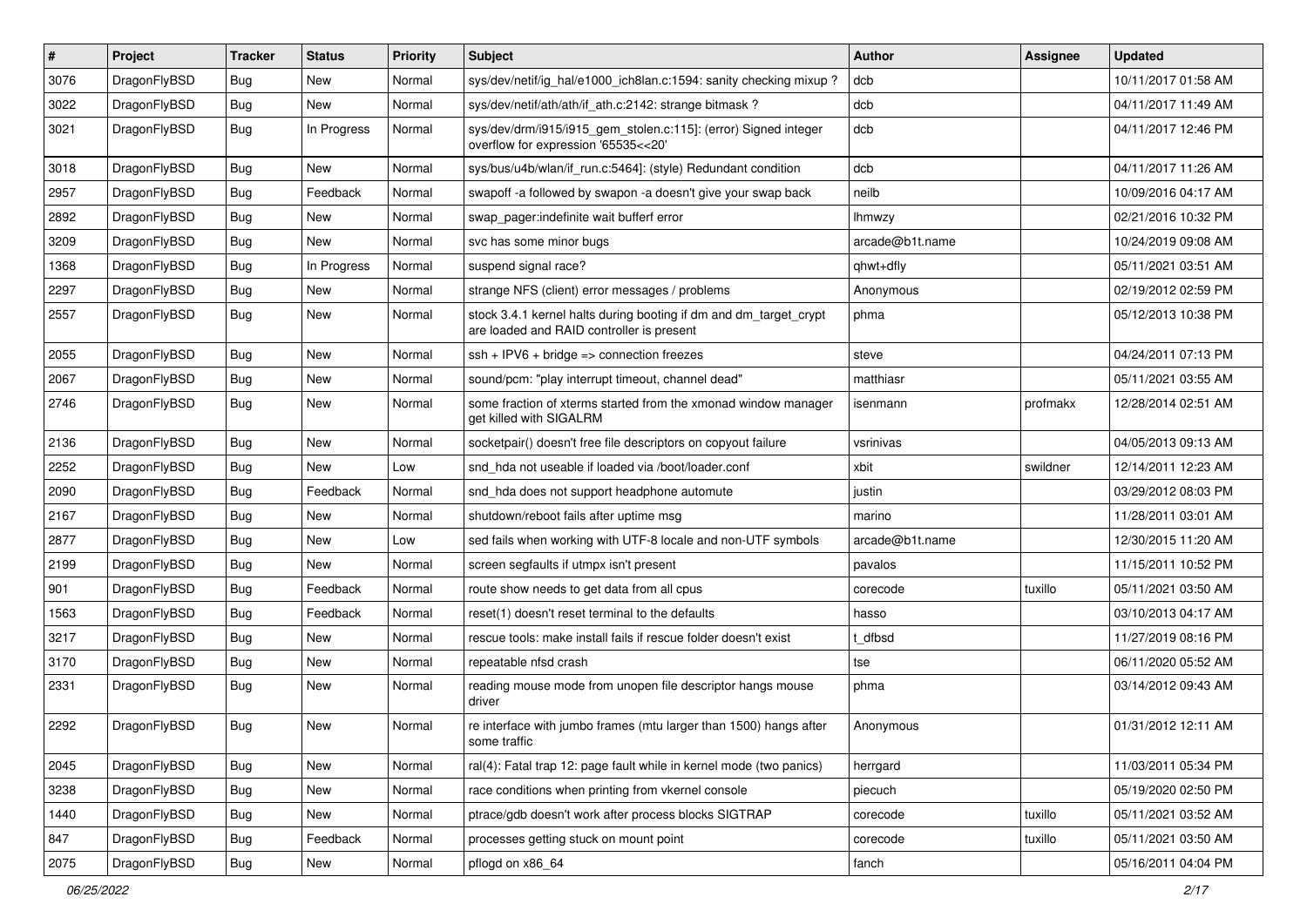| $\vert$ # | Project      | <b>Tracker</b> | <b>Status</b> | <b>Priority</b> | Subject                                                                                                                                                                                           | <b>Author</b> | <b>Assignee</b> | <b>Updated</b>      |
|-----------|--------------|----------------|---------------|-----------------|---------------------------------------------------------------------------------------------------------------------------------------------------------------------------------------------------|---------------|-----------------|---------------------|
| 3228      | DragonFlyBSD | Bug            | <b>New</b>    | Low             | pfi kif unref: state refcount $\leq$ 0 in dmesg                                                                                                                                                   | justin        |                 | 03/05/2021 06:39 AM |
| 2586      | DragonFlyBSD | Bug            | New           | Normal          | pf: "modulate" state seems problematic                                                                                                                                                            | srussell      |                 | 09/25/2013 07:36 PM |
| 1969      | DragonFlyBSD | Bug            | New           | Normal          | pf-related network problem                                                                                                                                                                        | pavalos       | lentferj        | 02/01/2011 06:57 PM |
| 1489      | DragonFlyBSD | Bug            | Feedback      | Normal          | panic: ufs dirbad: bad dir                                                                                                                                                                        | rumcic        |                 | 03/10/2013 04:34 AM |
| 1634      | DragonFlyBSD | Bug            | <b>New</b>    | Normal          | panic: spin lock: 0xe4ad1320, indefinitive wait!                                                                                                                                                  | elekktretterr |                 | 01/19/2015 03:21 AM |
| 2080      | DragonFlyBSD | Bug            | New           | Normal          | panic: lockmgr thrd sleep: called from interrupt, ipi, or hard code<br>section                                                                                                                    | rumcic        |                 | 05/30/2011 05:06 PM |
| 3245      | DragonFlyBSD | Bug            | New           | Normal          | panic: free: guard1x fail, i915 load from loader.conf                                                                                                                                             | polachok      |                 | 08/21/2020 10:36 AM |
| 1249      | DragonFlyBSD | <b>Bug</b>     | Feedback      | Normal          | panic: ffs vfree: freeing free inode                                                                                                                                                              | rumcic        |                 | 03/10/2013 05:13 AM |
| 2370      | DragonFlyBSD | Bug            | <b>New</b>    | Normal          | panic: ffs valloc: dup alloc                                                                                                                                                                      | marino        | vsrinivas       | 02/01/2013 09:28 AM |
| 2048      | DragonFlyBSD | Bug            | New           | Normal          | panic: ffs sync: rofs mod                                                                                                                                                                         | pavalos       |                 | 04/12/2011 05:45 AM |
| 1944      | DragonFlyBSD | Bug            | New           | Normal          | panic: backing_object 0xdea7b258 was somehow re-referenced<br>during collapse!                                                                                                                    | sepherosa     |                 | 12/27/2010 02:06 AM |
| 1577      | DragonFlyBSD | Bug            | Feedback      | Normal          | panic: assertion: leaf->base.obj_id == ip->obj_id in<br>hammer_ip_delete_range                                                                                                                    | qhwt+dfly     |                 | 05/11/2021 04:01 AM |
| 1481      | DragonFlyBSD | Bug            | Feedback      | Normal          | panic: assertion: kva_p(buf) in soopt_from_kbuf (after ipfw pipe<br>show, 2.2.1-R)                                                                                                                | combiner      |                 | 05/11/2021 04:01 AM |
| 1913      | DragonFlyBSD | Bug            | New           | Normal          | panic: assertion: ip->flush_state != HAMMER_FST_FLUSH in<br>hammer_flush_inode_core                                                                                                               | swildner      |                 | 11/20/2010 05:27 PM |
| 1218      | DragonFlyBSD | Bug            | In Progress   | Normal          | panic: assertion: $error == 0$ in hammer start transaction                                                                                                                                        | rumcic        |                 | 05/11/2021 04:00 AM |
| 1583      | DragonFlyBSD | Bug            | In Progress   | Normal          | panic: assertion: cursor->trans->sync_lock_refs > 0 in<br>hammer_recover_cursor                                                                                                                   | corecode      | tuxillo         | 05/11/2021 03:53 AM |
| 1593      | DragonFlyBSD | Bug            | Feedback      | Normal          | panic: assertion: $ccb == ap$ ap- $\geq$ err $ccb$ in ahci put err $ccb$                                                                                                                          | ftigeot       | ftigeot         | 05/15/2022 05:09 AM |
| 1448      | DragonFlyBSD | Bug            | Feedback      | Normal          | panic: assertion: _tp->tt_msg->tt_cpuid == mycpuid in<br>tcp_callout_active tcp_output tcp_usr_send netmsg_pru_send<br>netmsg_service tcpmsg_service_loop                                         | dillon        |                 | 05/11/2021 04:00 AM |
| 1769      | DragonFlyBSD | Bug            | New           | Normal          | panic: assertion: _tp->tt_msg->tt_cpuid == mycpuid in<br>tcp callout active                                                                                                                       | pavalos       | sjg             | 05/15/2022 11:07 AM |
| 2085      | DragonFlyBSD | Bug            | New           | Normal          | panic: assertion: (m->flags & PG_MAPPED) == 0 in<br>vm_page_free_toq                                                                                                                              | vsrinivas     |                 | 06/10/2011 07:48 AM |
| 1917      | DragonFlyBSD | Bug            | New           | Normal          | panic: assertion: (RB_EMPTY(&ip->rec_tree) && (ip->flags &<br>HAMMER_INODE_XDIRTY) == 0)    (!RB_EMPTY(&ip->rec_tree)<br>&& (ip->flags & HAMMER_INODE_XDIRTY) != 0) in<br>hammer_flush_inode_done | qhwt.dfly     |                 | 11/24/2010 03:23 AM |
| 2254      | DragonFlyBSD | Bug            | New           | Normal          | panic: assertion "ref < &td->td_toks_end" failed in lwkt_gettoken at<br>/usr/src/sys/kern/lwkt_token.c:588                                                                                        | eocallaghan   |                 | 12/05/2011 10:21 PM |
| 2245      | DragonFlyBSD | Bug            | New           | Normal          | panic: assertion "ref < &td->td_toks_end" failed in lwkt_gettoken at<br>/usr/src/sys/kern/lwkt_token.c:588                                                                                        | juanfra684    |                 | 11/22/2011 07:41 PM |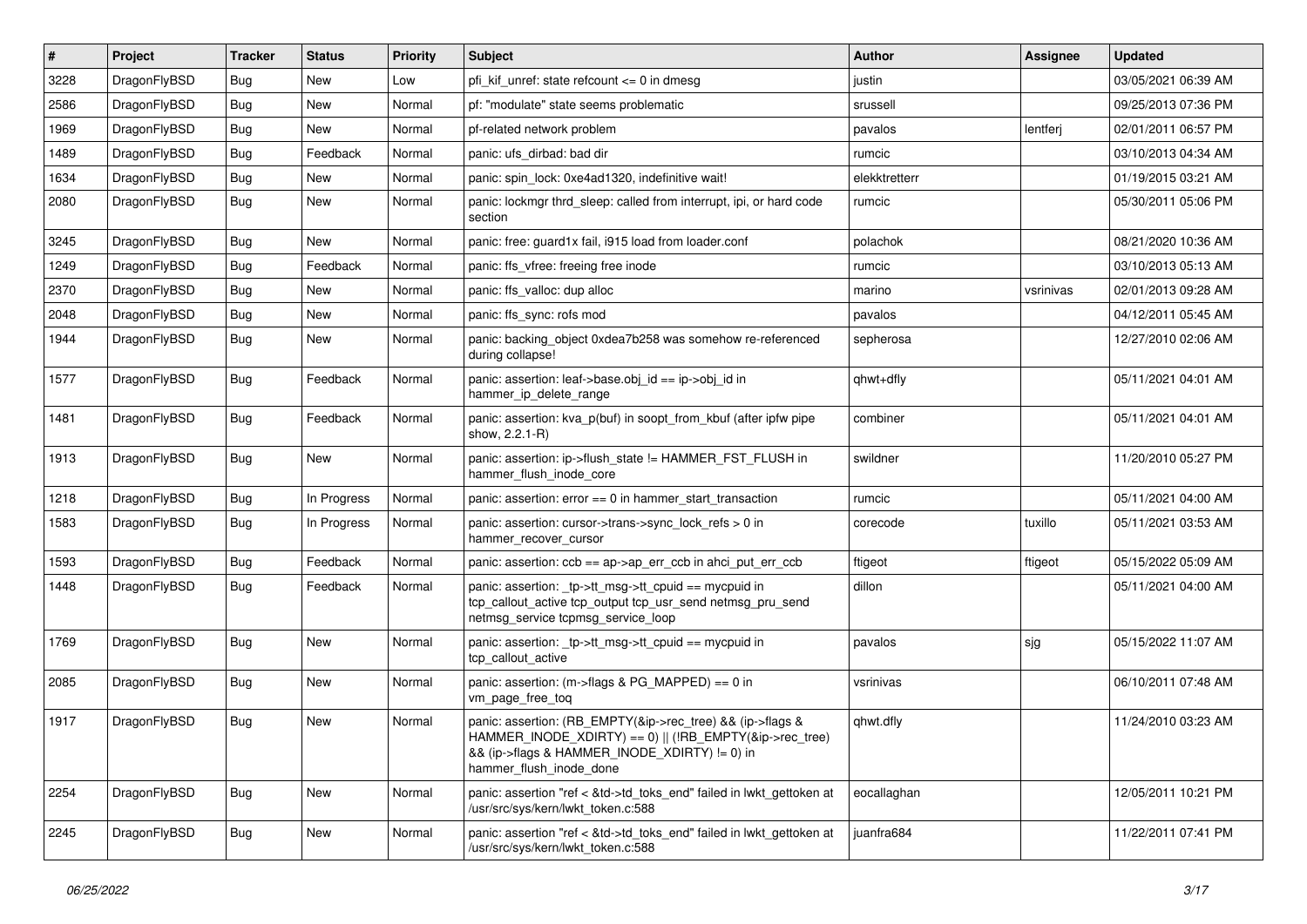| #    | Project      | <b>Tracker</b> | <b>Status</b> | <b>Priority</b> | <b>Subject</b>                                                                                                               | <b>Author</b>          | <b>Assignee</b> | <b>Updated</b>      |
|------|--------------|----------------|---------------|-----------------|------------------------------------------------------------------------------------------------------------------------------|------------------------|-----------------|---------------------|
| 2296 | DragonFlyBSD | <b>Bug</b>     | In Progress   | High            | panic: assertion "m->wire count > 0" failed                                                                                  | thomas.nikolajsen      |                 | 08/30/2012 06:09 AM |
| 2436 | DragonFlyBSD | <b>Bug</b>     | <b>New</b>    | Normal          | panic: assertion "lp->lwp_qcpu == dd->cpuid" failed in<br>dfly_acquire_curproc                                               | thomas.nikolajsen      |                 | 01/23/2013 11:07 AM |
| 2353 | DragonFlyBSD | Bug            | In Progress   | Normal          | panic: assertion "gd->gd_spinlocks_wr == 0" failed in<br>bsd4_schedulerclock                                                 | jaydg                  | alexh           | 11/28/2012 01:57 AM |
| 2453 | DragonFlyBSD | Bug            | <b>New</b>    | Normal          | panic: assertion "gd->gd_spinlocks == 0" failed                                                                              | Johannes.Hofmann       |                 | 11/12/2012 12:54 PM |
| 3035 | DragonFlyBSD | <b>Bug</b>     | New           | Normal          | panic: assertion "cpu >= 0 && cpu < ncpus" failed in netisr_cpuport<br>at /usr/src/sys/net/netisr2.h:87                      | masu                   |                 | 05/11/2017 01:24 AM |
| 2520 | DragonFlyBSD | Bug            | New           | Normal          | panic: assertion "IS_SERIALIZED((ifp->if_serializer))" failed in<br>if default serialize assert at /usr/src/sys/net/if.c:437 | ano                    |                 | 03/09/2013 12:14 AM |
| 1818 | DragonFlyBSD | Bug            | <b>New</b>    | Normal          | panic: Bad tailq NEXT (kqueue issue ?)                                                                                       | ftigeot                |                 | 05/15/2022 11:40 AM |
| 2369 | DragonFlyBSD | <b>Bug</b>     | New           | Normal          | panic: Bad link elm 0xffffffe07edf6068 next->prev != elm                                                                     | jaydg                  |                 | 08/15/2012 03:04 AM |
| 2645 | DragonFlyBSD | Bug            | <b>New</b>    | Normal          | panic with dsched fq and ioprio                                                                                              | jyoung15               |                 | 02/20/2014 07:29 AM |
| 1861 | DragonFlyBSD | <b>Bug</b>     | New           | Normal          | panic via kprintf (lockmgr called in a hard section)                                                                         | vsrinivas              |                 | 10/11/2010 12:56 AM |
| 2164 | DragonFlyBSD | <b>Bug</b>     | <b>New</b>    | Normal          | panic on reboot from usb.                                                                                                    | eocallaghan            |                 | 10/27/2011 09:29 AM |
| 1661 | DragonFlyBSD | <b>Bug</b>     | In Progress   | Normal          | panic on password entry mount smb filesystem                                                                                 | vsrinivas              |                 | 11/27/2021 08:29 AM |
| 3036 | DragonFlyBSD | <b>Bug</b>     | New           | Normal          | panic in icmp redirect start() ASSERT IN NETISR(0)                                                                           | tautolog               |                 | 05/11/2017 07:27 PM |
| 1826 | DragonFlyBSD | Bug            | <b>New</b>    | Normal          | panic during boot: assertion so->so_port  in tcp_input                                                                       | ftigeot                |                 | 05/15/2022 11:05 AM |
| 3049 | DragonFlyBSD | <b>Bug</b>     | New           | Normal          | panic DragonFly v4.8.1-RELEASE by mounting a malformed<br>msdosfs image [12.128]                                             | open.source@ribose.com |                 | 08/14/2017 02:53 AM |
| 3052 | DragonFlyBSD | <b>Bug</b>     | New           | Normal          | panic DragonFly v4.8.1-RELEASE by mounting a malformed NTFS<br>image [64.000]                                                | open.source@ribose.com |                 | 08/14/2017 03:22 AM |
| 3051 | DragonFlyBSD | Bug            | New           | Normal          | panic DragonFly v4.8.1-RELEASE by mounting a malformed NTFS<br>image [12.000]                                                | open.source@ribose.com |                 | 08/14/2017 03:20 AM |
| 1282 | DragonFlyBSD | Bug            | Feedback      | Normal          | panic (trap 12) when booting SMP kernel on Atom 330 (dual core)                                                              | tomaz.borstnar         |                 | 05/11/2021 04:00 AM |
| 1672 | DragonFlyBSD | Bug            | Feedback      | Normal          | panic (trap 12) around btree_search() in 2.4.1-RELEASE                                                                       | floid                  |                 | 01/19/2015 03:36 AM |
| 2099 | DragonFlyBSD | <b>Bug</b>     | New           | Normal          | page fault panic in vm system                                                                                                | pavalos                |                 | 07/10/2011 08:51 AM |
| 2013 | DragonFlyBSD | <b>Bug</b>     | In Progress   | Normal          | oversized DMA request loop                                                                                                   | josepht                |                 | 05/11/2021 04:06 AM |
| 1101 | DragonFlyBSD | Bug            | Feedback      | Normal          | ohci related panic                                                                                                           | polachok               |                 | 05/11/2021 04:00 AM |
| 2890 | DragonFlyBSD | Bug            | New           | Normal          | not able to boot usb installer on Toshiba Chromebook 2                                                                       | johnnywhishbone        |                 | 02/22/2016 03:42 AM |
| 2113 | DragonFlyBSD | Bug            | New           | Normal          | nmalloc threaded program fork leak                                                                                           | vsrinivas              | vsrinivas       | 08/11/2011 07:25 PM |
| 2490 | DragonFlyBSD | Bug            | New           | Normal          | nmalloc should color addresses to avoid cache bank conflictsw                                                                | vsrinivas              |                 | 06/10/2014 05:51 AM |
| 2489 | DragonFlyBSD | <b>Bug</b>     | <b>New</b>    | Normal          | nmalloc doesn't cache VA for allocations > 8KB                                                                               | vsrinivas              |                 | 06/10/2014 05:51 AM |
| 3225 | DragonFlyBSD | <b>Bug</b>     | <b>New</b>    | Normal          | nfsd freeze when using qemu                                                                                                  | tse                    |                 | 03/17/2020 11:52 AM |
| 2403 | DragonFlyBSD | <b>Bug</b>     | New           | Low             | newfs -E doesn't handle /dev/serno device names properly                                                                     | ftigeot                |                 | 08/17/2012 05:07 AM |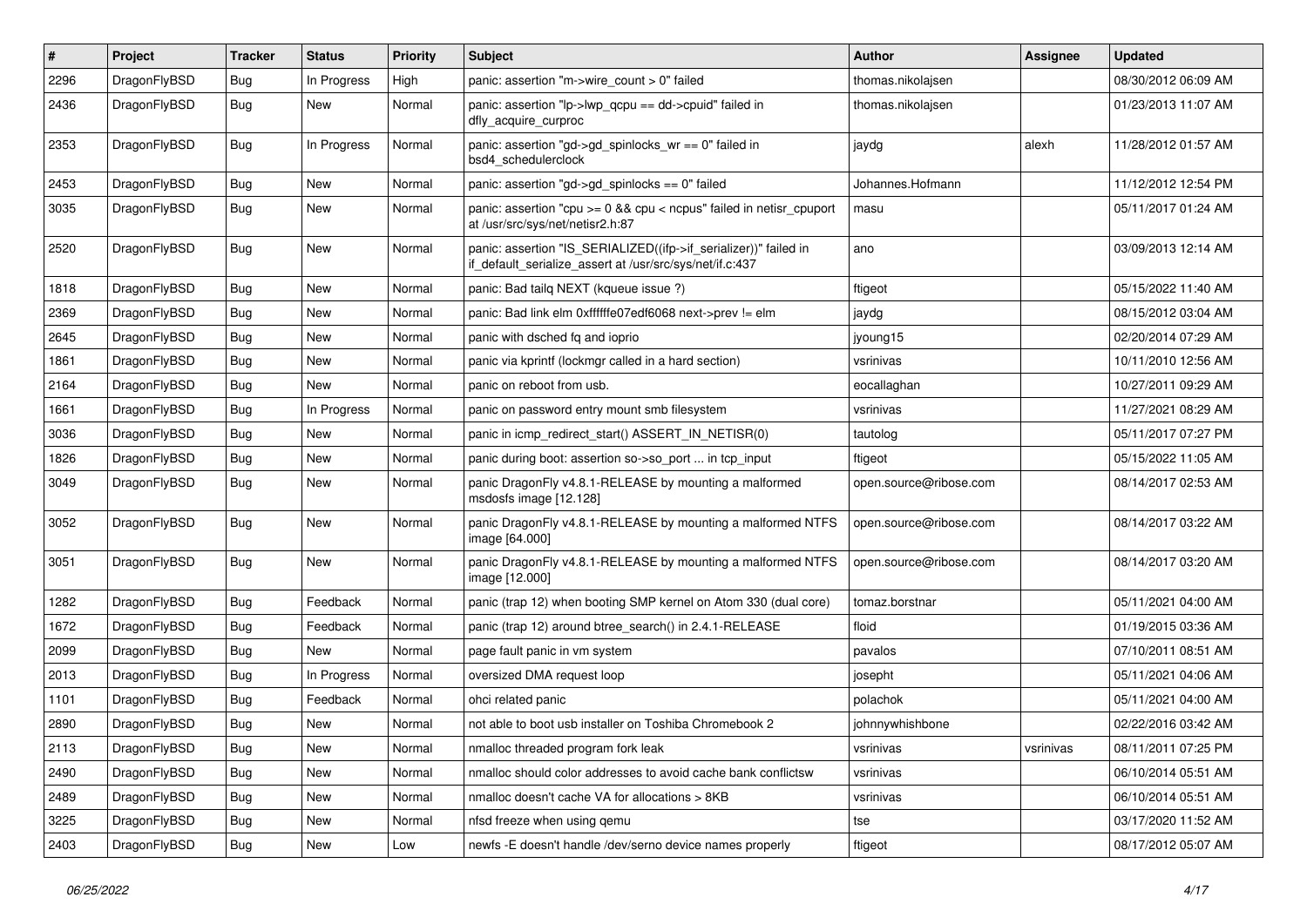| $\sharp$ | Project      | <b>Tracker</b> | <b>Status</b> | <b>Priority</b> | Subject                                                                                                  | <b>Author</b>     | <b>Assignee</b> | <b>Updated</b>      |
|----------|--------------|----------------|---------------|-----------------|----------------------------------------------------------------------------------------------------------|-------------------|-----------------|---------------------|
| 2104     | DragonFlyBSD | <b>Bug</b>     | New           | Normal          | network configuration seg. fault on install CD                                                           | navratil          |                 | 07/26/2011 07:55 AM |
| 2549     | DragonFlyBSD | Bug            | In Progress   | Normal          | netgraph7: Kernel page fault.                                                                            | russiane39        | nant            | 05/10/2013 11:20 PM |
| 1185     | DragonFlyBSD | <b>Bug</b>     | New           | High            | need a tool to merge changes into /etc                                                                   | wa1ter            |                 | 02/18/2014 06:02 AM |
| 2324     | DragonFlyBSD | Bug            | New           | Normal          | natacotrol support > 2TB not working even after the ftigeot patch                                        | zenny             |                 | 03/03/2012 01:00 AM |
| 2687     | DragonFlyBSD | Bug            | New           | Normal          | natacontrol software RAID in installer                                                                   | csmelosky         |                 | 06/22/2014 12:03 PM |
| 1030     | DragonFlyBSD | Bug            | In Progress   | Normal          | msdosfs umount panic                                                                                     | corecode          | tuxillo         | 05/11/2021 03:51 AM |
| 1874     | DragonFlyBSD | Bug            | <b>New</b>    | Normal          | mpd listening on all IPs, accepting only on one                                                          | rumcic            |                 | 05/08/2011 01:01 PM |
| 2620     | DragonFlyBSD | Bug            | New           | Normal          | moused problem                                                                                           | FilippoMo         |                 | 12/20/2013 10:32 AM |
| 2618     | DragonFlyBSD | <b>Bug</b>     | <b>New</b>    | Normal          | mouse problem on RELEASE-3_6_0                                                                           | FilippoMo         |                 | 12/20/2013 03:26 AM |
| 1935     | DragonFlyBSD | Bug            | New           | Normal          | mouse does not work after switching between x and console                                                | shamaz            |                 | 12/13/2010 10:06 AM |
| 1538     | DragonFlyBSD | <b>Bug</b>     | New           | Low             | mountroot should probe file systems                                                                      | corecode          | alexh           | 11/24/2010 06:35 PM |
| 3283     | DragonFlyBSD | Bug            | <b>New</b>    | Normal          | mknodat() cannot create FIFOs                                                                            | bhaible           |                 | 07/10/2021 03:34 AM |
| 2265     | DragonFlyBSD | Bug            | New           | Normal          | mbsrtowcs does not properly handle invalid mbstate_t in ps                                               | c.turner1         | swildner        | 01/10/2012 07:56 PM |
| 2609     | DragonFlyBSD | Bug            | New           | Normal          | master: panic: assertion<br>"LWKT_TOKEN_HELD_ANY(vm_object_token(object))" failed in<br>swp_pager_lookup | thomas.nikolajsen |                 | 11/28/2013 11:36 AM |
| 1556     | DragonFlyBSD | Bug            | <b>New</b>    | Normal          | many processes stuck in "hmrrcm", system unusable                                                        | corecode          | tuxillo         | 05/11/2021 03:52 AM |
| 2874     | DragonFlyBSD | Bug            | <b>New</b>    | Normal          | make world DESTDIR=/emptydir fails                                                                       | pascii            |                 | 12/25/2015 07:04 AM |
| 2008     | DragonFlyBSD | Bug            | New           | Normal          | lwkt_setcpu_remote: td->td_flags 00800621 console flood                                                  | pavalos           |                 | 03/06/2011 09:37 PM |
| 1942     | DragonFlyBSD | Bug            | New           | Normal          | locking against myself in getcacheblk()?                                                                 | qhwt.dfly         |                 | 05/31/2022 02:15 PM |
| 2936     | DragonFlyBSD | Bug            | New           | Normal          | loader.efi crashes while loading kernel                                                                  | spaceille         |                 | 08/20/2016 06:17 AM |
| 2141     | DragonFlyBSD | Bug            | New           | Urgent          | loader and/or documentation broken                                                                       | sjg               |                 | 01/20/2012 10:51 AM |
| 2544     | DragonFlyBSD | Bug            | New           | Normal          | live DVD system boot (menu option 1) caused db> prompt on<br>PE1950                                      | estrabd           |                 | 05/11/2021 03:54 AM |
| 1528     | DragonFlyBSD | Bug            | In Progress   | Normal          | ktrace does not show proper return values for pipe(2)                                                    | corecode          | tuxillo         | 05/11/2021 03:52 AM |
| 1745     | DragonFlyBSD | Bug            | Feedback      | Normal          | kmalloc panic                                                                                            | josepht           |                 | 05/11/2021 04:05 AM |
| 911      | DragonFlyBSD | Bug            | Feedback      | Normal          | kldload/kernel linker can exceed malloc reserve and panic system                                         | corecode          | tuxillo         | 05/11/2021 03:51 AM |
| 1559     | DragonFlyBSD | Bug            | New           | Normal          | kernel trap                                                                                              | phma              |                 | 11/27/2021 08:43 AM |
| 2736     | DragonFlyBSD | Bug            | New           | High            | kernel panics on acpi_timer_probe function                                                               | cnb               |                 | 05/11/2021 03:55 AM |
| 1824     | DragonFlyBSD | <b>Bug</b>     | Feedback      | Normal          | kernel panic, x86, 2.7.3.859.ge5104                                                                      | akirchhoff135014  |                 | 03/10/2013 07:49 AM |
| 2042     | DragonFlyBSD | Bug            | New           | Normal          | kernel panic, when run boot0cfg                                                                          | sepherosa         |                 | 05/31/2022 03:01 PM |
| 1193     | DragonFlyBSD | <b>Bug</b>     | New           | Normal          | kernel doesn't recognize cdrom drive                                                                     | nonsolosoft       |                 | 01/25/2014 09:11 PM |
| 1475     | DragonFlyBSD | <b>Bug</b>     | In Progress   | Normal          | kernel blocks with low memory and syscons setting a high res mode<br>/ scrollback                        | corecode          | tuxillo         | 05/11/2021 03:52 AM |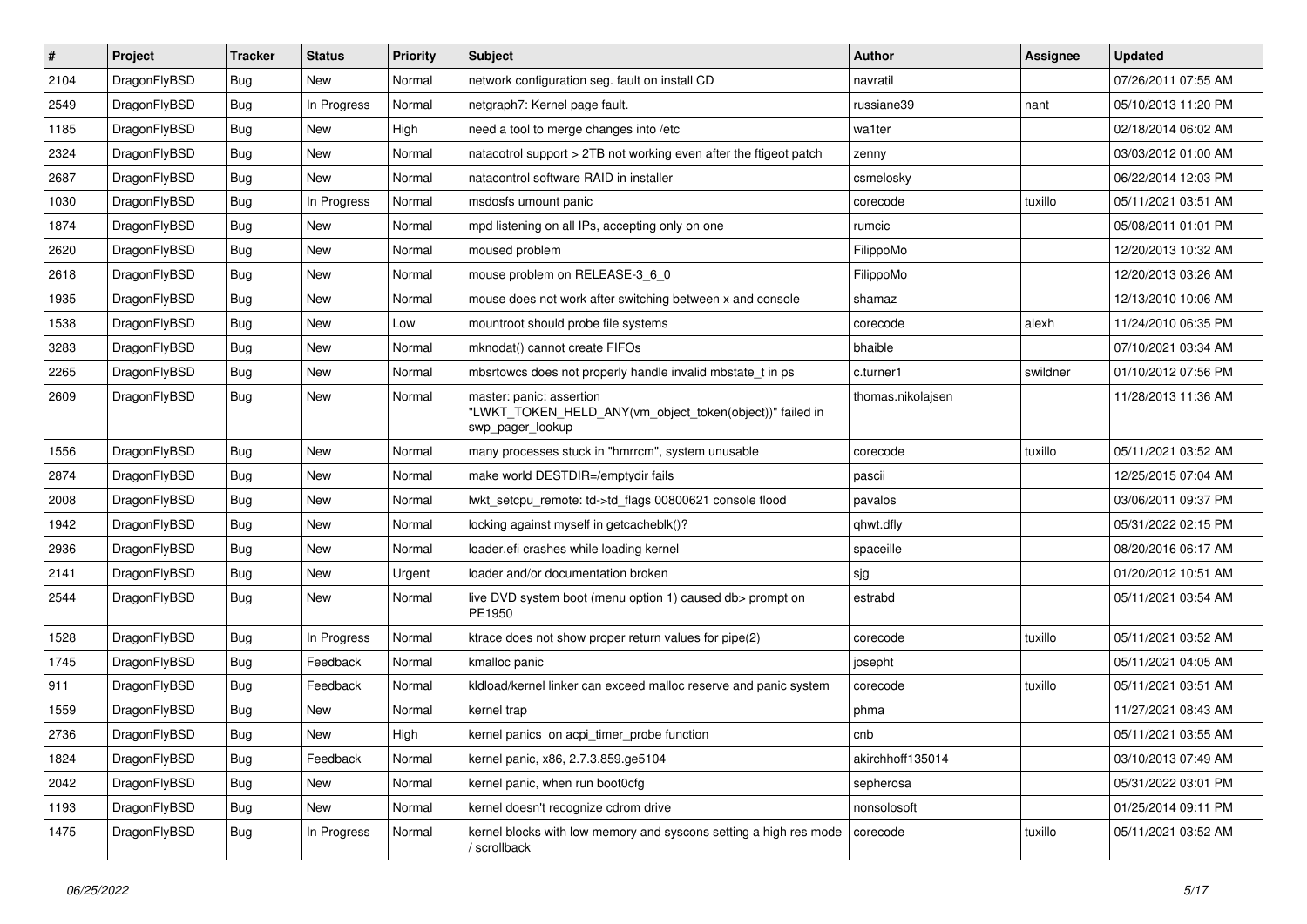| #    | Project      | <b>Tracker</b> | <b>Status</b> | <b>Priority</b> | Subject                                                                              | <b>Author</b>     | <b>Assignee</b> | <b>Updated</b>      |
|------|--------------|----------------|---------------|-----------------|--------------------------------------------------------------------------------------|-------------------|-----------------|---------------------|
| 2970 | DragonFlyBSD | Bug            | New           | Normal          | kernel 4.7: "Is -I" causes panic on UDF filesystem: "bgetvp -<br>overlapping buffer" | peeter            |                 | 12/21/2016 02:46 AM |
| 1397 | DragonFlyBSD | Bug            | Feedback      | Normal          | jobs -I output inconsistency when called from script                                 | Anonymous         | tuxillo         | 05/15/2022 05:07 AM |
| 1532 | DragonFlyBSD | Bug            | New           | Low             | jemalloc doesn't work on DragonFly                                                   | hasso             | sjg             | 08/02/2011 01:14 AM |
| 2158 | DragonFlyBSD | Bug            | New           | Normal          | iwn panics with assertion on boot.                                                   | eocallaghan       |                 | 10/24/2011 04:13 PM |
| 2735 | DragonFlyBSD | Bug            | <b>New</b>    | Urgent          | iwn panics SYSSASSERT                                                                | cnb               |                 | 05/11/2021 03:55 AM |
| 1949 | DragonFlyBSD | Bug            | <b>New</b>    | Normal          | iwn panic                                                                            | pavalos           |                 | 01/30/2011 03:21 AM |
| 2626 | DragonFlyBSD | Bug            | <b>New</b>    | Normal          | iwn driver drops with error: "firmware error 'iwn_intr: fatal firmware<br>error"     | rodyaj            |                 | 01/09/2014 05:50 AM |
| 1964 | DragonFlyBSD | Bug            | <b>New</b>    | Normal          | iwn (panic assertion : wlan_assert_serialized)                                       | sjmm.ptr          | josepht         | 02/01/2011 12:57 PM |
| 1474 | DragonFlyBSD | Bug            | New           | Normal          | ithread 1 unexpectedly rescheduled                                                   | corecode          | tuxillo         | 05/11/2021 03:52 AM |
| 1867 | DragonFlyBSD | Bug            | New           | Normal          | it(4) motherboard and fan problems                                                   | tuxillo           |                 | 07/08/2011 10:48 AM |
| 2972 | DragonFlyBSD | Bug            | New           | Normal          | ipfw3 "deny to me" does not work correctly                                           | mneumann          |                 | 12/27/2016 12:11 PM |
| 2788 | DragonFlyBSD | Bug            | New           | Normal          | ioctl GSLICEINFO: Not working for vnode slice                                        | mneumann          |                 | 02/12/2015 07:49 AM |
| 285  | DragonFlyBSD | Bug            | Feedback      | Low             | interrupt latency with re without ip address configured                              | thomas.nikolajsen |                 | 02/20/2014 10:30 AM |
| 3028 | DragonFlyBSD | Bug            | In Progress   | Normal          | installer: confusion of set/get disk encryption passphrase dialogs                   | liweitianux       | tuxillo         | 06/03/2022 05:13 PM |
| 989  | DragonFlyBSD | Bug            | <b>New</b>    | Normal          | installer/fdisk trouble with wrapped values                                          | Discodestrover    |                 | 02/18/2014 06:27 AM |
| 2182 | DragonFlyBSD | Bug            | <b>New</b>    | Normal          | if msk PHY FIFO underrun/overflow                                                    | nonsolosoft       |                 | 09/03/2012 06:39 AM |
| 1946 | DragonFlyBSD | Bug            | <b>New</b>    | Normal          | ieee80211 panic                                                                      | pavalos           | josepht         | 01/27/2011 06:00 PM |
| 2329 | DragonFlyBSD | Bug            | <b>New</b>    | Normal          | ibm x3550 & acpi                                                                     | ano               |                 | 06/03/2014 11:37 AM |
| 2598 | DragonFlyBSD | Bug            | New           | Normal          | i386 via USB Booting                                                                 | mbzadegan         |                 | 10/21/2013 02:28 AM |
| 1714 | DragonFlyBSD | <b>Bug</b>     | <b>New</b>    | Low             | hwpmc                                                                                | alexh             | swildner        | 08/18/2012 02:03 PM |
| 2140 | DragonFlyBSD | Bug            | New           | High            | hammer_io_delallocate panic with 'duplicate entry' message                           | ttw               |                 | 10/07/2011 12:22 PM |
| 3316 | DragonFlyBSD | <b>Bug</b>     | New           | Normal          | hammer2_dirent_create() allows creating >1 dirents with the same<br>name             | tkusumi           |                 | 06/05/2022 12:35 PM |
| 1307 | DragonFlyBSD | Bug            | In Progress   | Normal          | hammer tid -2 shows unexpected result                                                | corecode          |                 | 10/18/2016 05:29 PM |
| 2857 | DragonFlyBSD | <b>Bug</b>     | <b>New</b>    | Normal          | hammer stalls via bitcoin-qt                                                         | tkusumi           |                 | 11/30/2015 06:52 AM |
| 2552 | DragonFlyBSD | Bug            | New           | Low             | hammer recovery should indicate progress                                             | phma              |                 | 05/03/2013 12:13 AM |
| 1984 | DragonFlyBSD | Bug            | <b>New</b>    | Normal          | hammer mount fails after crash - HAMMER: FIFO record bad head<br>signature           | thomas.nikolajsen |                 | 03/08/2011 06:57 PM |
| 2809 | DragonFlyBSD | <b>Bug</b>     | New           | Normal          | hammer mirror-stream                                                                 | masu              |                 | 04/10/2015 12:33 AM |
| 2123 | DragonFlyBSD | <b>Bug</b>     | New           | Normal          | hammer is losing files                                                               | schmir            |                 | 08/30/2011 07:56 PM |
| 2387 | DragonFlyBSD | <b>Bug</b>     | New           | Normal          | hammer ignores -t during dedup                                                       | phma              |                 | 06/17/2012 12:30 PM |
| 2526 | DragonFlyBSD | <b>Bug</b>     | New           | Normal          | hammer cleanup doesn't run on first day of DST                                       | pavalos           |                 | 10/18/2016 05:28 PM |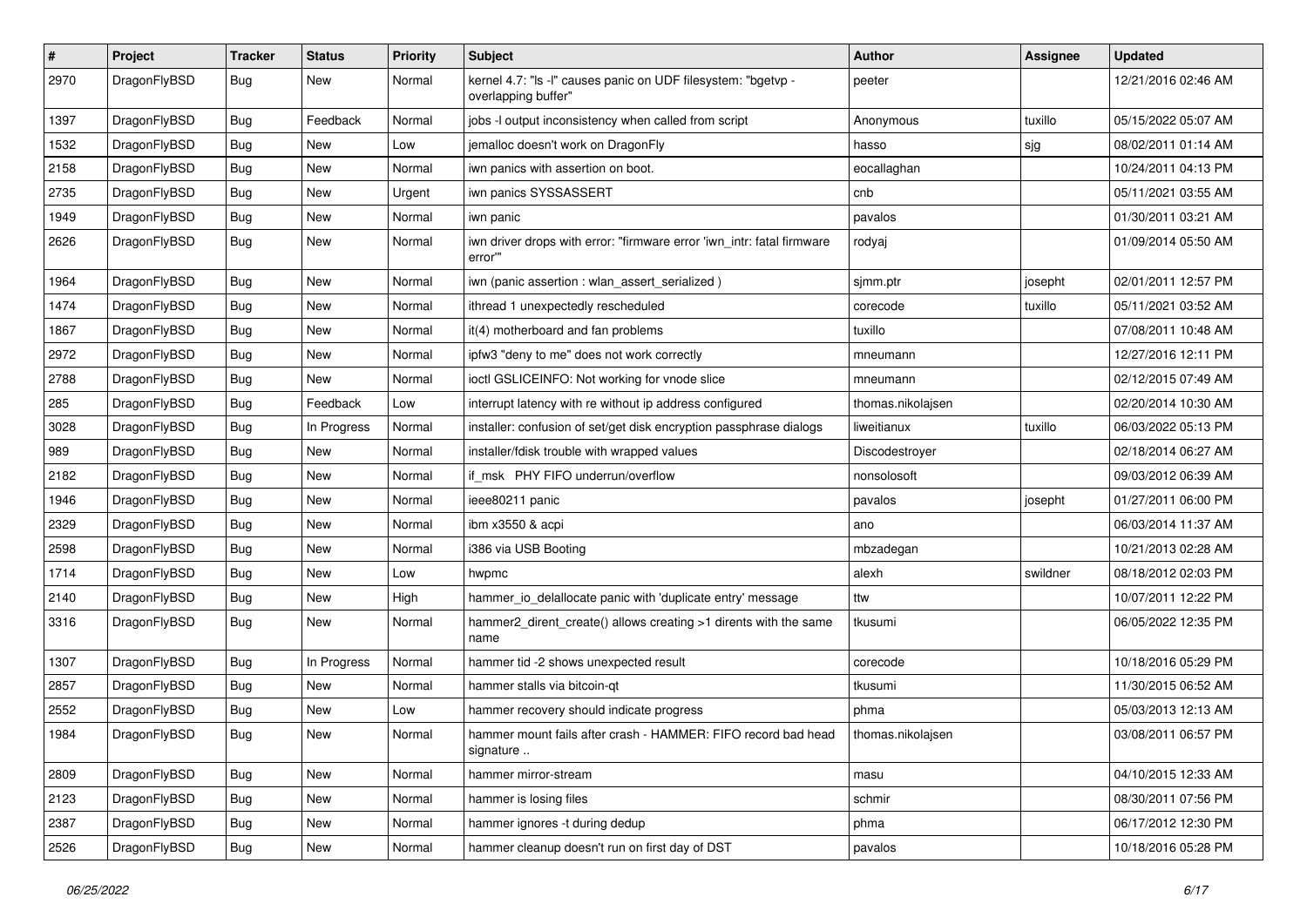| $\pmb{\#}$ | Project      | <b>Tracker</b> | <b>Status</b> | Priority | Subject                                                                                         | Author            | <b>Assignee</b> | <b>Updated</b>      |
|------------|--------------|----------------|---------------|----------|-------------------------------------------------------------------------------------------------|-------------------|-----------------|---------------------|
| 1943       | DragonFlyBSD | Bug            | <b>New</b>    | Normal   | hammer assertion panic                                                                          | peter             |                 | 12/27/2010 12:45 AM |
| 2124       | DragonFlyBSD | Bug            | <b>New</b>    | Normal   | getty repeating too quickly on port /dev/ttyv0                                                  | sgeorge.ml        |                 | 09/01/2011 04:28 AM |
| 2282       | DragonFlyBSD | Bug            | In Progress   | Normal   | gdb segfaults with certain corefiles                                                            | tuxillo           |                 | 01/18/2012 04:40 PM |
| 3222       | DragonFlyBSD | Bug            | <b>New</b>    | Normal   | gcc - undefined reference to '__atomic_load' (missing libatomic?)                               | mneumann          |                 | 02/08/2020 02:45 AM |
| 331        | DragonFlyBSD | Bug            | In Progress   | Normal   | ftpsesame (aka Bridging S01E03)                                                                 | bastyaelvtars     |                 | 03/09/2013 12:28 PM |
| 781        | DragonFlyBSD | Bug            | In Progress   | Normal   | fdisk uses wrong geometry on usb flash drives                                                   | corecode          | tuxillo         | 05/11/2021 03:50 AM |
| 2806       | DragonFlyBSD | Bug            | <b>New</b>    | Normal   | failed to configure a link-local address on ath0 (errno = 22)                                   | Chingyuan         |                 | 05/25/2021 01:00 AM |
| 3011       | DragonFlyBSD | Bug            | In Progress   | Normal   | dragonfly/sys/dev/netif/re/re.c: suspicious code?                                               | dcb               |                 | 07/29/2017 01:26 AM |
| 2886       | DragonFlyBSD | Bug            | <b>New</b>    | Normal   | dragonfly mail agent: sending a testmail causes high system load                                | worf              |                 | 02/05/2016 05:53 AM |
| 1951       | DragonFlyBSD | Bug            | <b>New</b>    | Normal   | dma_timeouts at phyaddr on a good hdd                                                           | peur.neu          |                 | 01/04/2011 07:12 AM |
| 1547       | DragonFlyBSD | Bug            | In Progress   | Normal   | disklabel64 automatic sizing                                                                    | corecode          | tuxillo         | 05/11/2021 03:52 AM |
| 3141       | DragonFlyBSD | Bug            | New           | Normal   | dhclient blocks boot process                                                                    | rowo              |                 | 12/16/2018 11:01 AM |
| 1579       | DragonFlyBSD | Bug            | Feedback      | Normal   | dfly 2.4.1 does not like HP DL360G4p and Smart Array 6400 with<br>MSA <sub>20</sub>             | tomaz.borstnar    | tuxillo         | 06/02/2014 02:44 PM |
| 2082       | DragonFlyBSD | Bug            | <b>New</b>    | Normal   | dfbsd 2.10.1 amd64 - mc port build error with 'bmake bin-install'                               | sun-doctor        |                 | 05/25/2011 07:18 PM |
| 2100       | DragonFlyBSD | Bug            | Feedback      | Normal   | devfs related panic                                                                             | sepherosa         | alexh           | 07/10/2011 02:29 PM |
| 1876       | DragonFlyBSD | Bug            | New           | Normal   | devfs in jail + logging out from console(ttyv1+) -> panic                                       | qhwt.dfly         | tuxillo         | 05/31/2022 03:24 PM |
| 2604       | DragonFlyBSD | Bug            | <b>New</b>    | Normal   | dell laptop does not boot with LATEST                                                           | isenmann          |                 | 11/20/2013 02:07 AM |
| 2917       | DragonFlyBSD | Bug            | New           | Normal   | da8: reading primary partition table: error accessing offset<br>000000000000 for 512            | liweitianux       |                 | 05/11/2021 08:43 PM |
| 3116       | DragonFlyBSD | Bug            | <b>New</b>    | Normal   | da0 detects on very big volume if to _remove_ usb install stick and<br>reboot on Intel NUC5PPYH | dpostolov         |                 | 01/07/2018 09:40 PM |
| 2569       | DragonFlyBSD | Bug            | <b>New</b>    | Normal   | ctime NFS                                                                                       | ferney            |                 | 08/11/2013 04:35 AM |
| 2319       | DragonFlyBSD | Bug            | New           | Normal   | crypt/passwd forward compat                                                                     | c.turner1         |                 | 02/28/2012 12:39 PM |
| 2547       | DragonFlyBSD | Bug            | <b>New</b>    | High     | crashed while doing a dry run of pkg_rolling-replace                                            | phma              |                 | 04/18/2013 10:40 PM |
| 3110       | DragonFlyBSD | Bug            | <b>New</b>    | Normal   | crash with ipfw3 under load                                                                     | bnegre82          |                 | 12/09/2017 06:22 AM |
| 2621       | DragonFlyBSD | Bug            | New           | Normal   | core dump using cdrom                                                                           | nonsolosoft       |                 | 12/27/2013 12:43 AM |
| 2712       | DragonFlyBSD | Bug            | New           | Normal   | connect(2) returns EINVAL when retrying after ECONNREFUSED                                      | jorisgio          |                 | 08/14/2014 05:31 PM |
| 2389       | DragonFlyBSD | Bug            | New           | Normal   | computer crashed while listing processes                                                        | phma              |                 | 06/18/2012 02:49 PM |
| 3240       | DragonFlyBSD | Bug            | New           | High     | compile error because of openssl with /usr/dports/security/rhash<br>for mysql 8 install         | <b>UlasSAYGIN</b> |                 | 06/04/2020 08:05 AM |
| 1618       | DragonFlyBSD | Bug            | Feedback      | Normal   | collision for 'struct pmap' when using RPC and <sys user.h=""></sys>                            | carenas           |                 | 05/11/2021 04:05 AM |
| 1127       | DragonFlyBSD | Bug            | Feedback      | Low      | cdrom drive not detected                                                                        | tgr               | corecode        | 01/15/2015 08:55 AM |
| 2924       | DragonFlyBSD | Bug            | New           | Normal   | cat -v fails to tag characters in extended table with M- prefix with<br>some locales            | sevan             |                 | 07/11/2016 07:18 AM |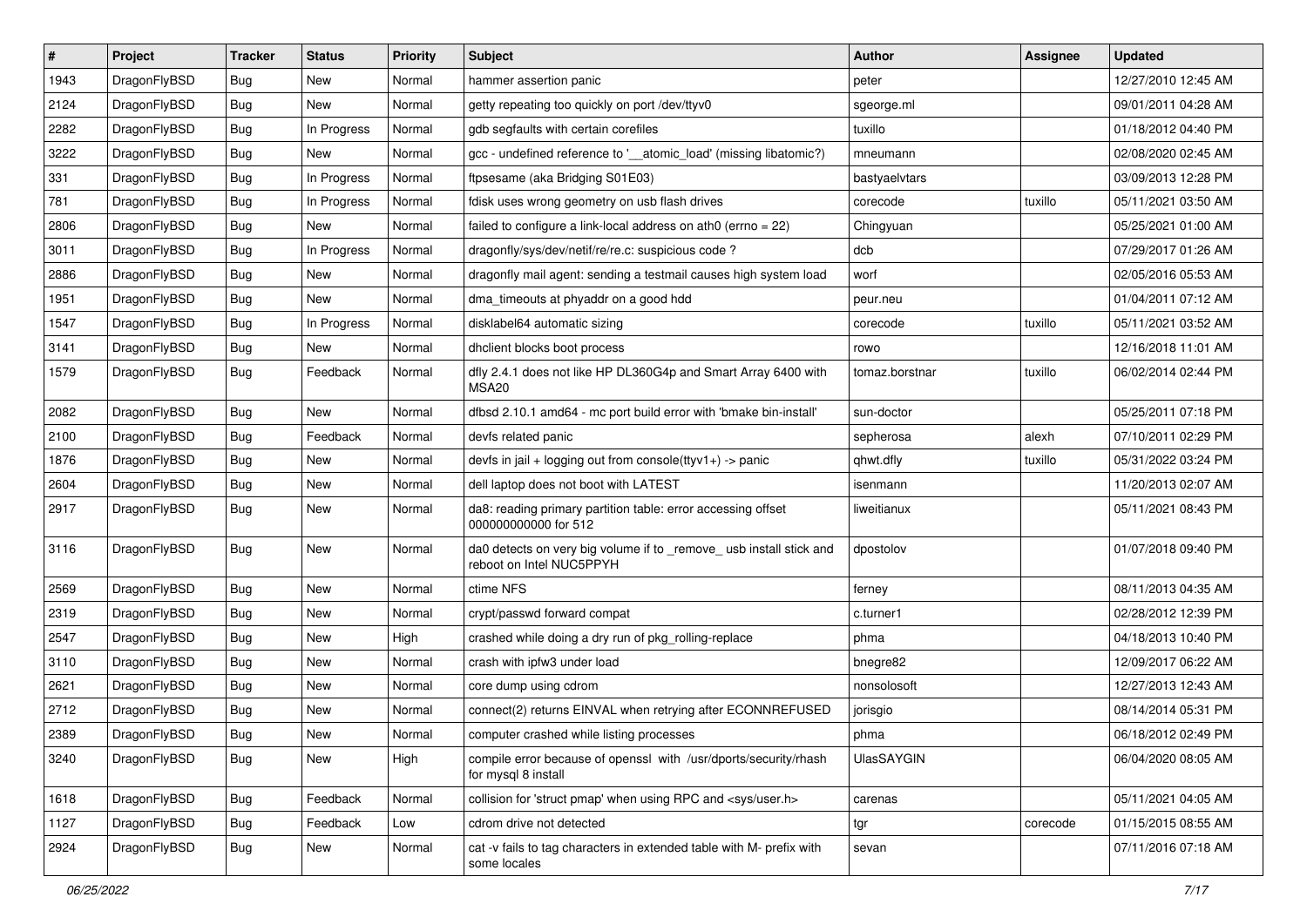| $\pmb{\#}$ | Project      | <b>Tracker</b> | <b>Status</b> | <b>Priority</b> | Subject                                                                                                   | <b>Author</b>   | <b>Assignee</b> | <b>Updated</b>      |
|------------|--------------|----------------|---------------|-----------------|-----------------------------------------------------------------------------------------------------------|-----------------|-----------------|---------------------|
| 1584       | DragonFlyBSD | Bug            | In Progress   | Normal          | can't use ssh from jail: debug1: read_passphrase: can't open<br>/dev/tty: Device busy                     | corecode        | tuxillo         | 05/11/2021 03:53 AM |
| 1587       | DragonFlyBSD | Bug            | Feedback      | Normal          | can't gdb across fork                                                                                     | corecode        | tuxillo         | 05/11/2021 03:54 AM |
| 2531       | DragonFlyBSD | Bug            | <b>New</b>    | Normal          | camcontrol fails to disable APM                                                                           | m.lombardi85    |                 | 03/23/2013 12:28 PM |
| 2882       | DragonFlyBSD | Bug            | <b>New</b>    | Low             | bridge sends packets from individual interfaces                                                           | arcade@b1t.name |                 | 01/09/2016 12:43 PM |
| 3006       | DragonFlyBSD | Bug            | New           | Normal          | boot0cfg: panic in kern_udev.c in function _udev_dict_set_cstr when<br>installing in VirtualBox           | MichiGreat      |                 | 04/01/2017 02:22 PM |
| 2680       | DragonFlyBSD | Bug            | New           | Low             | boot0cfg update makes box unbootable                                                                      | herrgard        |                 | 06/10/2014 06:02 AM |
| 806        | DragonFlyBSD | Bug            | Feedback      | Normal          | boot error on MacBook                                                                                     | tralamazza      |                 | 06/04/2022 05:28 AM |
| 1525       | DragonFlyBSD | Bug            | New           | Normal          | boehm-gc problems                                                                                         | hasso           |                 | 10/13/2012 07:13 PM |
| 1442       | DragonFlyBSD | Bug            | New           | Normal          | blocking SIGSEGV and triggering a segment violation produces an<br>all CPU consuming process              | corecode        | tuxillo         | 05/11/2021 03:52 AM |
| 1246       | DragonFlyBSD | Bug            | <b>New</b>    | Normal          | bad resolution (monitor desync) with livedvd                                                              | Przem0l         |                 | 02/18/2014 06:29 AM |
| 3143       | DragonFlyBSD | Bug            | New           | Normal          | assertion "0" failed in hammer2_inode_xop_chain_sync                                                      | cbin            |                 | 07/18/2018 12:50 PM |
| 2459       | DragonFlyBSD | Bug            | Feedback      | Normal          | apic problems with HP Probook 4510s                                                                       | thowe           |                 | 11/27/2021 08:22 AM |
| 1521       | DragonFlyBSD | Bug            | Feedback      | Normal          | amd64 2.4 livecd won't mount root at boot                                                                 | bolapara        |                 | 01/28/2018 03:45 AM |
| 1287       | DragonFlyBSD | Bug            | Feedback      | Normal          | altg configuration doesn't work                                                                           | corecode        | tuxillo         | 05/11/2021 03:51 AM |
| 2306       | DragonFlyBSD | Bug            | <b>New</b>    | Normal          | a crash starts the kernel debugger in text mode, but just reboots in<br>X                                 | phma            |                 | 02/11/2012 08:02 PM |
| 2115       | DragonFlyBSD | Bug            | <b>New</b>    | Normal          | [msk] system freeze after receive some paquet                                                             | bsdsx           |                 | 08/22/2011 10:22 AM |
| 2878       | DragonFlyBSD | Bug            | New           | Low             | [fix] CCVER problem when using clang and cpu extensions<br>(intrinsics)                                   | arcade@b1t.name |                 | 06/24/2016 04:25 AM |
| 3226       | DragonFlyBSD | Bug            | <b>New</b>    | Normal          | Xorg freezes in vm: thread stuck in "objtrm1"                                                             | peeter          |                 | 04/08/2020 02:10 AM |
| 2311       | DragonFlyBSD | Bug            | <b>New</b>    | Normal          | Xorg crash having something to do with drm                                                                | phma            |                 | 02/22/2012 09:59 AM |
| 2808       | DragonFlyBSD | Bug            | New           | Normal          | X freeze by switching between X and VT - results in black screen                                          | lukesky333      |                 | 05/11/2021 03:55 AM |
| 3284       | DragonFlyBSD | Bug            | <b>New</b>    | Normal          | Wrong towlower() result for U+038A                                                                        | bhaible         |                 | 07/10/2021 03:34 AM |
| 2360       | DragonFlyBSD | Bug            | In Progress   | Normal          | Wishlist: virtio driver import                                                                            | vsrinivas       |                 | 06/04/2022 04:16 AM |
| 3302       | DragonFlyBSD | Bug            | New           | Normal          | Will not boot on System76 Lemur Pro (lemp10)                                                              | piecuch         |                 | 11/03/2021 10:21 AM |
| 2125       | DragonFlyBSD | Bug            | New           | Normal          | Weird garbage in dmesg                                                                                    | herrgard        |                 | 08/30/2011 08:04 PM |
| 341        | DragonFlyBSD | <b>Bug</b>     | i New         | Normal          | Vinum erroneously repors devices as busy                                                                  | corecode        | swildner        | 01/21/2012 04:50 AM |
| 2631       | DragonFlyBSD | Bug            | In Progress   | Low             | Verify library versioning current with full package build and switch it<br>on (after publishing packages) | tuxillo         |                 | 05/11/2021 04:06 AM |
| 293        | DragonFlyBSD | <b>Bug</b>     | Feedback      | Low             | Various updates to the handbook                                                                           | victor          | victor          | 03/10/2013 04:46 AM |
| 2622       | DragonFlyBSD | Bug            | New           | Normal          | VAIO FIT15E fn keys support                                                                               | nonsolosoft     |                 | 12/31/2013 01:31 AM |
| 1390       | DragonFlyBSD | Bug            | In Progress   | Normal          | Use id_t type for {get,set}priority()                                                                     | Anonymous       | tuxillo         | 07/05/2019 02:18 AM |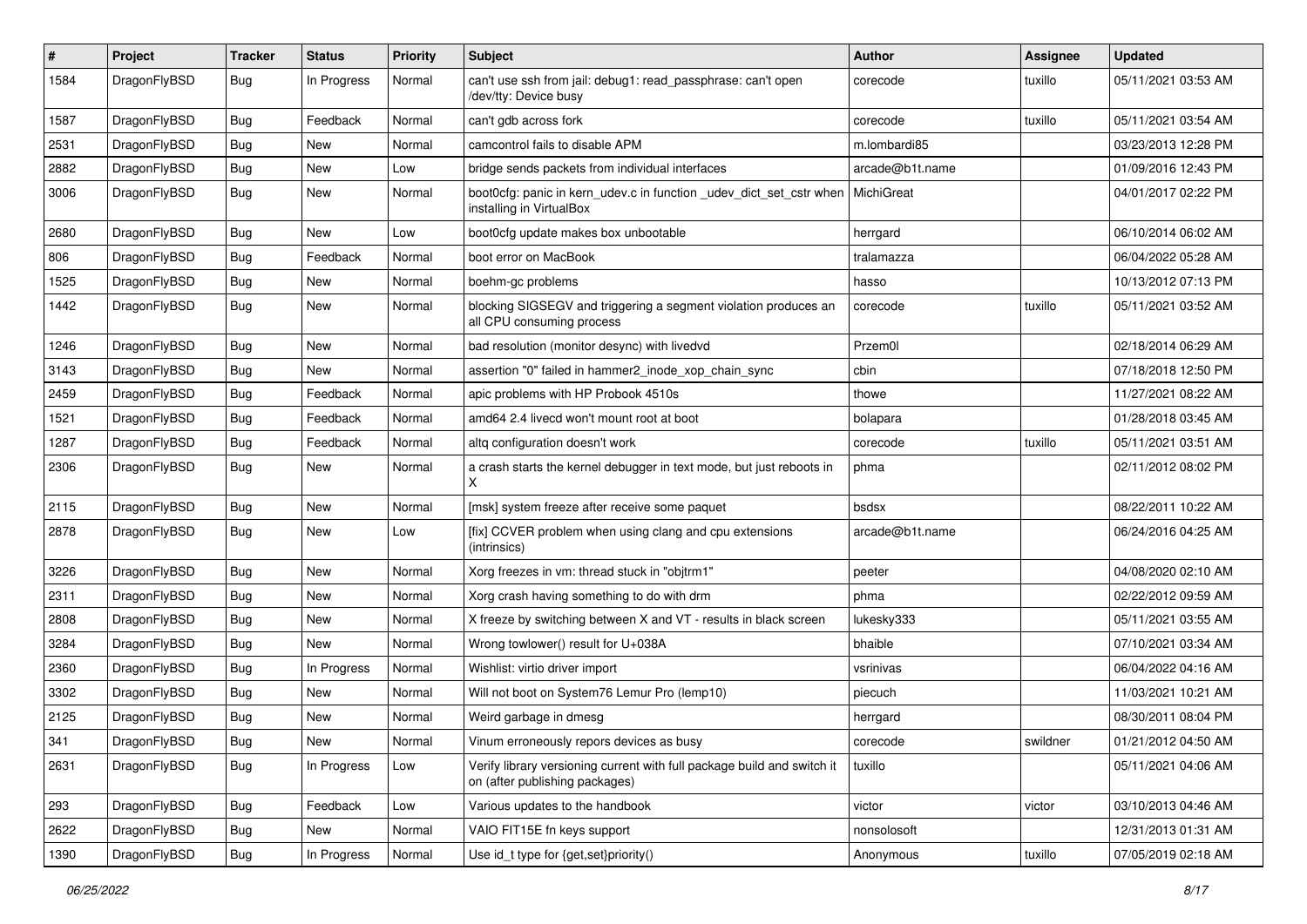| #    | Project      | <b>Tracker</b> | <b>Status</b> | <b>Priority</b> | <b>Subject</b>                                                                                                                                           | Author          | <b>Assignee</b> | <b>Updated</b>      |
|------|--------------|----------------|---------------|-----------------|----------------------------------------------------------------------------------------------------------------------------------------------------------|-----------------|-----------------|---------------------|
| 2316 | DragonFlyBSD | Bug            | New           | Normal          | Ungraceful invalid password handling for adding a new user in the<br>installer                                                                           | rune            |                 | 04/27/2012 11:23 PM |
| 998  | DragonFlyBSD | Bug            | In Progress   | Normal          | Unconfiguring a vn while it is mounted                                                                                                                   | rumcic          | tuxillo         | 05/11/2021 04:00 AM |
| 1560 | DragonFlyBSD | Bug            | Feedback      | Normal          | Unable to modify partition table on ThinkPad T61p during install                                                                                         | rehsack         |                 | 01/15/2015 08:57 AM |
| 1454 | DragonFlyBSD | Bug            | Feedback      | Normal          | Unable to boot from external USB DVD drive                                                                                                               | elekktretterr   |                 | 05/11/2021 04:01 AM |
| 2675 | DragonFlyBSD | <b>Bug</b>     | New           | Low             | Ultimate N WiFi Link 5300 get iwn_intr: fatal firmware error on 5GHz                                                                                     | revuwa          |                 | 05/11/2021 04:07 AM |
| 2061 | DragonFlyBSD | Bug            | <b>New</b>    | Normal          | USB keyboard boot panic                                                                                                                                  | sjg             |                 | 05/04/2012 12:20 AM |
| 2077 | DragonFlyBSD | Bug            | New           | Normal          | USB devices conflicting                                                                                                                                  | srussell        |                 | 05/17/2011 05:12 PM |
| 846  | DragonFlyBSD | <b>Bug</b>     | Feedback      | Normal          | USB bugs:usb mouse can't used!                                                                                                                           | frankning       |                 | 01/15/2015 08:36 AM |
| 2802 | DragonFlyBSD | <b>Bug</b>     | New           | Normal          | USB Wifi urtwn0 crash from cd boot                                                                                                                       | opvalues        |                 | 03/10/2015 01:07 AM |
| 3139 | DragonFlyBSD | Bug            | New           | Normal          | USB Mouse Does Not Work in DragonflyBSD guest on VirtualBox                                                                                              | chiguy1256      |                 | 06/24/2018 10:14 PM |
| 1613 | DragonFlyBSD | Bug            | Feedback      | Normal          | USB Keyboard not working on master                                                                                                                       | elekktretterr   |                 | 05/11/2021 04:05 AM |
| 2822 | DragonFlyBSD | Bug            | New           | Normal          | USB 3.0 stick throws "reading primary partition table: error<br>accessing offset 000[] for 152" error, while the stick works on any<br>other OS I tested | revuwa          | profmakx        | 06/29/2015 05:56 AM |
| 3311 | DragonFlyBSD | Bug            | New           | Low             | TrueCrypt support may cause kernel crash                                                                                                                 | arcade@b1t.name |                 | 04/29/2022 06:19 AM |
| 2153 | DragonFlyBSD | <b>Bug</b>     | New           | Normal          | Too many unuseful warnings at boot                                                                                                                       | juanfra684      |                 | 10/18/2011 10:16 PM |
| 2371 | DragonFlyBSD | Bug            | <b>New</b>    | Normal          | Timezone problem with America/Sao Paulo                                                                                                                  | raitech         |                 | 05/17/2012 01:42 PM |
| 1982 | DragonFlyBSD | <b>Bug</b>     | <b>New</b>    | Low             | There is no linuxulator on x86-64                                                                                                                        | herrgard        |                 | 05/31/2022 02:25 PM |
| 2820 | DragonFlyBSD | Bug            | New           | Normal          | TP-Link USB Wi-Fi adapter cannot be reattached to the system                                                                                             | shamaz          |                 | 05/22/2015 09:45 PM |
| 3157 | DragonFlyBSD | Bug            | New           | Normal          | TP-Link UE300 not working in 5.2-RELEASE                                                                                                                 | tuxillo         |                 | 11/15/2018 02:08 PM |
| 2391 | DragonFlyBSD | Bug            | In Progress   | Normal          | System lock with ahci and acpi enabled on ATI RS690 chipset with<br>SMB600 sata controller                                                               | jorisgio        | vadaszi         | 06/03/2015 03:51 PM |
| 2308 | DragonFlyBSD | Bug            | New           | Normal          | System freeze when unloading snd hda                                                                                                                     | jaydg           |                 | 02/19/2012 07:15 AM |
| 1884 | DragonFlyBSD | Bug            | New           | Normal          | System completely freezes while listening music (devbuf: malloc<br>limit exceeded)                                                                       | shamaz          |                 | 01/24/2011 05:00 PM |
| 2529 | DragonFlyBSD | <b>Bug</b>     | New           | Low             | Sundance network adapter is not detected and attached                                                                                                    | kworr           |                 | 03/25/2013 02:29 AM |
| 1336 | DragonFlyBSD | Bug            | In Progress   | Normal          | Still looking for reports of missed directory entries w/ HAMMER                                                                                          | dillon          |                 | 05/11/2021 04:00 AM |
| 1313 | DragonFlyBSD | <b>Bug</b>     | New           | Low             | Signal code in kernel needs major overhaul (signal queues,<br>si_code, si_addr)                                                                          | hasso           |                 | 05/11/2021 04:00 AM |
| 3318 | DragonFlyBSD | Bug            | In Progress   | Normal          | Segmenation fault when a process resumed with checkpt exits                                                                                              | zabolekar       | tuxillo         | 06/18/2022 08:24 AM |
| 2094 | DragonFlyBSD | <b>Bug</b>     | New           | Normal          | Segfault when gdb printing backtrace from core dump                                                                                                      | greenrd         |                 | 06/25/2011 04:14 PM |
| 3278 | DragonFlyBSD | <b>Bug</b>     | New           | Normal          | Second screen image is distorted                                                                                                                         | arcade@b1t.name |                 | 07/10/2021 03:36 AM |
| 2731 | DragonFlyBSD | <b>Bug</b>     | In Progress   | Normal          | Screen full of random colors when starting Xorg with Intel Haswell<br>HD Graphics P4600                                                                  | jkatzmaier      |                 | 11/12/2014 04:08 PM |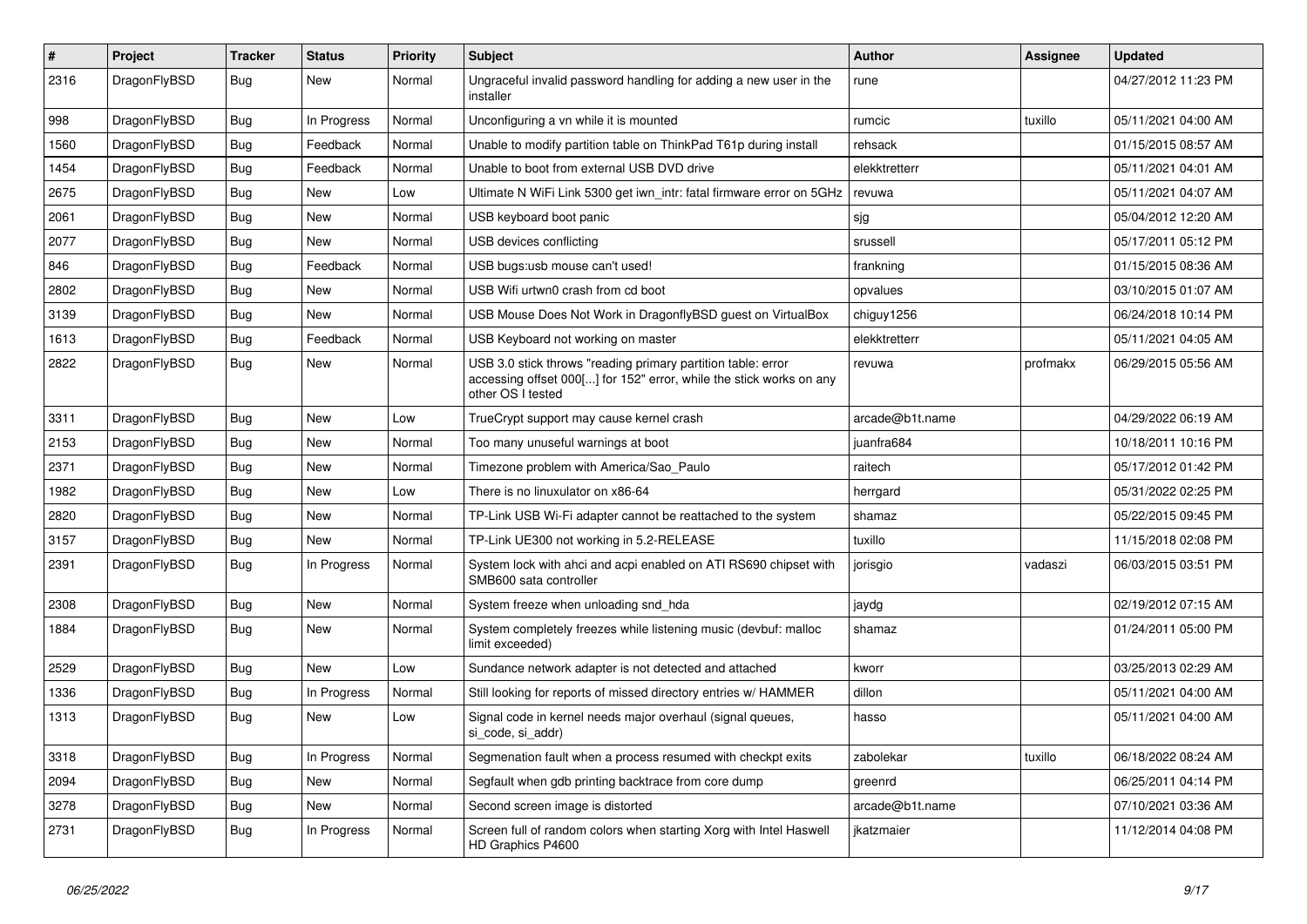| $\vert$ # | Project      | <b>Tracker</b> | <b>Status</b> | <b>Priority</b> | <b>Subject</b>                                                                                  | Author        | Assignee | <b>Updated</b>      |
|-----------|--------------|----------------|---------------|-----------------|-------------------------------------------------------------------------------------------------|---------------|----------|---------------------|
| 3243      | DragonFlyBSD | Bug            | <b>New</b>    | Normal          | SMART status not reported properly for SSD disks                                                | daftaupe      |          | 09/09/2020 11:03 PM |
| 1194      | DragonFlyBSD | <b>Bug</b>     | <b>New</b>    | Normal          | SCSI errors while trying to copy photos from my camera                                          | elekktretterr |          | 01/14/2015 04:39 PM |
| 2587      | DragonFlyBSD | <b>Bug</b>     | <b>New</b>    | Normal          | SATA DVD writer not detected by DragonFly                                                       | srussell      |          | 09/04/2020 08:55 AM |
| 2095      | DragonFlyBSD | Bug            | <b>New</b>    | Low             | Running installer post-install: Unsupported DFUI transport"                                     | greenrd       |          | 06/26/2011 09:20 AM |
| 3300      | DragonFlyBSD | Bug            | <b>New</b>    | Normal          | Running Xvnc from TigerVNC package through the INETD daemon<br>in TCP WAIT mode fails hard      | adrian        |          | 01/08/2022 04:25 AM |
| 3029      | DragonFlyBSD | Bug            | New           | Normal          | Running DflyBSD 4.8 on FreeBSD bhyve as a guest                                                 | iron          |          | 05/13/2022 04:33 AM |
| 3298      | DragonFlyBSD | Bug            | New           | Normal          | Running "w" and having logged in via XDM through VNC, "w" prints<br>an extra error message      | piecuch       |          | 10/25/2021 09:16 AM |
| 2629      | DragonFlyBSD | <b>Bug</b>     | <b>New</b>    | Normal          | Replace gcc44 with llvm34, clang34, and libc++                                                  | tuxillo       |          | 06/02/2014 02:30 PM |
| 2509      | DragonFlyBSD | Bug            | <b>New</b>    | Normal          | Redefinition of DIRBLKSIZ in restore(8)                                                         | swildner      |          | 06/04/2022 04:40 AM |
| 2819      | DragonFlyBSD | Bug            | In Progress   | Normal          | Random micro system freezes after a week of uptime                                              | ftigeot       | dillon   | 08/16/2015 08:46 PM |
| 2288      | DragonFlyBSD | Bug            | Feedback      | Normal          | Random IO performance loss introduced since January 1st                                         | lentferj      |          | 01/23/2013 04:21 PM |
| 3134      | DragonFlyBSD | Bug            | New           | Normal          | RFC 3021 (/31 networks) appear to be unsupported                                                | jailbird      |          | 05/16/2018 11:03 PM |
| 2881      | DragonFlyBSD | Bug            | <b>New</b>    | Normal          | Pulseaudio hangs/resets system when starting X11                                                | mneumann      |          | 01/09/2016 03:08 AM |
| 3117      | DragonFlyBSD | Bug            | New           | Normal          | Problem with colours if "intel" video-driver used                                               | dpostolov     |          | 01/07/2018 11:35 PM |
| 1668      | DragonFlyBSD | Bug            | Feedback      | Normal          | Power button not working                                                                        | elekktretterr |          | 03/10/2013 06:22 AM |
| 2617      | DragonFlyBSD | Bug            | Feedback      | Normal          | Possible issue with wireless mouse on 3.6 release                                               | FilippoMo     |          | 01/14/2015 03:42 PM |
| 2020      | DragonFlyBSD | <b>Bug</b>     | New           | Low             | Port brcm80211 driver from Linux to DragonFly BSD                                               | studer        |          | 03/05/2011 10:54 PM |
| 884       | DragonFlyBSD | Bug            | In Progress   | High            | Performance/memory problems under filesystem IO load                                            | hasso         |          | 05/11/2021 03:50 AM |
| 2092      | DragonFlyBSD | <b>Bug</b>     | New           | Normal          | Panic: Bad link elm 0x next->prev != elm                                                        | masterblaster | dillon   | 12/04/2011 12:49 PM |
| 1860      | DragonFlyBSD | <b>Bug</b>     | Feedback      | Normal          | Panic while creating UFS fs on vn(4) for initrd                                                 | matthias      |          | 02/29/2012 07:16 AM |
| 2641      | DragonFlyBSD | Bug            | <b>New</b>    | Normal          | Panic when loading natapci as module                                                            | tuxillo       |          | 05/11/2021 03:54 AM |
| 1873      | DragonFlyBSD | <b>Bug</b>     | New           | Normal          | Panic upon usb mouse detach and reattaching                                                     | rumcic        |          | 02/01/2011 09:53 AM |
| 1250      | DragonFlyBSD | Bug            | Feedback      | Normal          | Panic upon plugging an USB flash drive into the machine                                         | rumcic        |          | 03/10/2013 05:17 AM |
| 1939      | DragonFlyBSD | Bug            | New           | Normal          | Panic on nightly build and stress test box                                                      | lentferj      |          | 12/18/2010 08:41 AM |
| 2081      | DragonFlyBSD | Bug            | Feedback      | Normal          | Panic on device "detach" / "failure"                                                            | vsrinivas     |          | 02/29/2012 07:11 AM |
| 2071      | DragonFlyBSD | Bug            | New           | High            | Panic on assertion: (int)(flg->seq - seq) > 0 in hammer_flusher_flush<br>after inode error      | vsrinivas     |          | 06/12/2011 07:59 AM |
| 2812      | DragonFlyBSD | Bug            | New           | Normal          | Panic on Intel DE3815TYKHE                                                                      | tmorp         |          | 05/14/2015 03:14 PM |
| 2037      | DragonFlyBSD | <b>Bug</b>     | Feedback      | Normal          | Panic Bad link elm while building packages                                                      | ftigeot       | dillon   | 04/21/2011 07:20 AM |
| 1580      | DragonFlyBSD | <b>Bug</b>     | Feedback      | Normal          | Panic (Fatal trap 12: page fault while in kernel mode) while playing<br>with pf and netif names | rumcic        |          | 12/21/2018 01:21 AM |
| 1428      | DragonFlyBSD | <b>Bug</b>     | Feedback      | Low             | POSIX.1e implementation is too old                                                              | hasso         | tuxillo  | 05/11/2021 04:00 AM |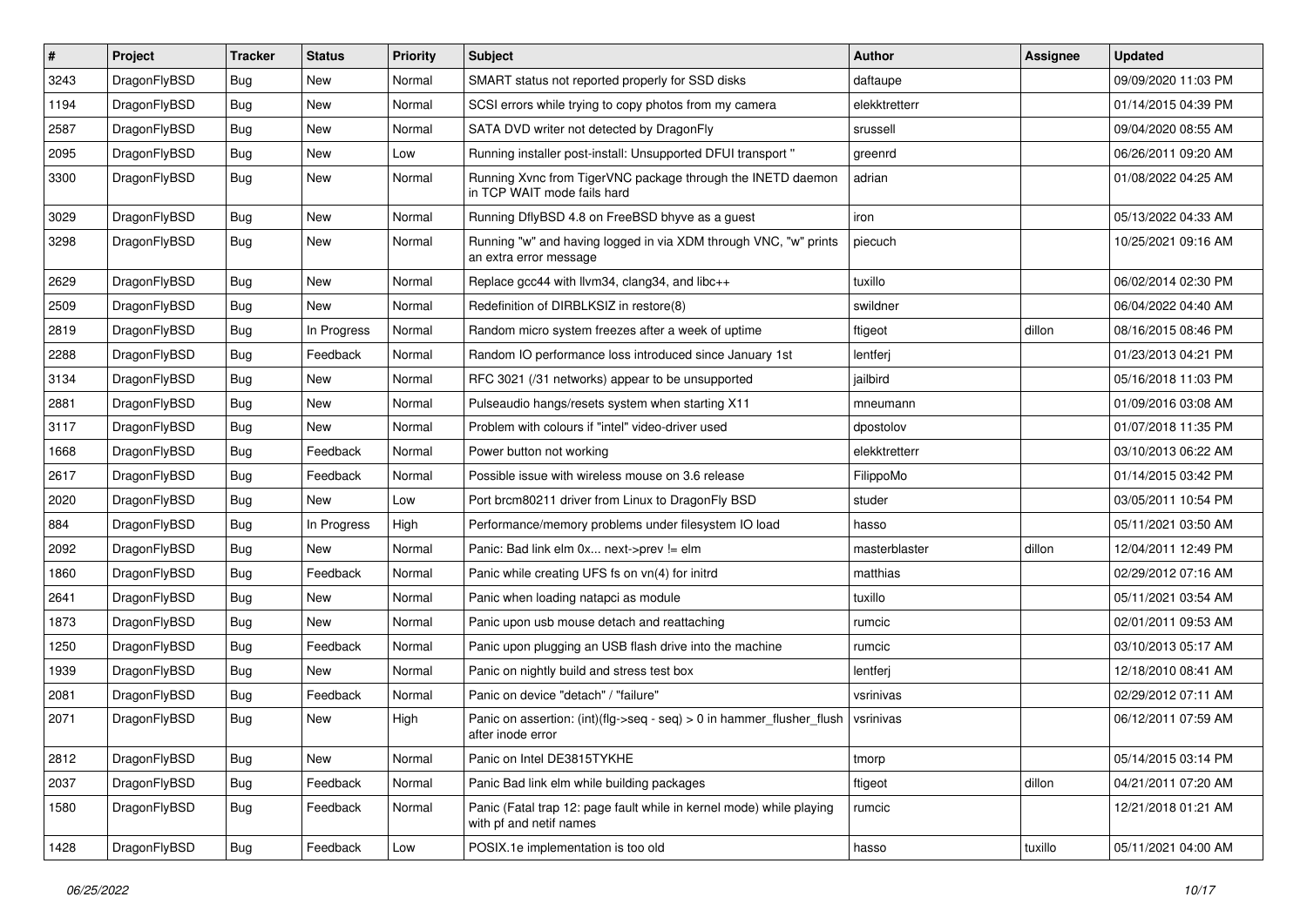| $\sharp$ | Project      | <b>Tracker</b> | <b>Status</b> | <b>Priority</b> | Subject                                                                                   | <b>Author</b> | Assignee  | <b>Updated</b>      |
|----------|--------------|----------------|---------------|-----------------|-------------------------------------------------------------------------------------------|---------------|-----------|---------------------|
| 3199     | DragonFlyBSD | <b>Bug</b>     | <b>New</b>    | Normal          | PFS label not found panic                                                                 | tse           |           | 08/21/2019 03:51 AM |
| 3101     | DragonFlyBSD | Bug            | <b>New</b>    | Low             | PFI CGI install not working in dragonflybsd 5.0.1 USB install                             | bnegre82      |           | 05/11/2021 04:14 AM |
| 2161     | DragonFlyBSD | <b>Bug</b>     | <b>New</b>    | Normal          | Outdated xorg.conf file gets installed into etc and screws up mouse                       | eocallaghan   |           | 10/27/2011 01:51 PM |
| 2828     | DragonFlyBSD | Bug            | New           | High            | On AMD APUs and Bulldozer CPUs, the machdep.cpu_idle_hlt<br>sysctl should be 3 by default | vadaszi       | vadaszi   | 05/11/2021 04:07 AM |
| 2051     | DragonFlyBSD | Bug            | New           | Normal          | No ipv6 lan route entry created on 2.10                                                   | ftigeot       |           | 04/21/2011 10:37 AM |
| 1774     | DragonFlyBSD | Bug            | <b>New</b>    | Normal          | New IP header cleanup branch available for testing                                        | dillon        |           | 05/15/2022 10:59 AM |
| 3317     | DragonFlyBSD | <b>Bug</b>     | In Progress   | Normal          | Network vtnet0 not working on Hetzner cloud                                               | mneumann      |           | 06/18/2022 03:55 AM |
| 679      | DragonFlyBSD | <b>Bug</b>     | New           | Low             | Netgraph backward compatibility for old *LEN constants                                    | nant          | nant      | 02/18/2014 05:45 AM |
| 3310     | DragonFlyBSD | Bug            | In Progress   | Normal          | NVMM+QEMU fail to boot with UEFI: Mem Assist Failed<br>[gpa=0xfffffff0]                   | liweitianux   |           | 01/11/2022 03:22 PM |
| 2496     | DragonFlyBSD | Bug            | <b>New</b>    | Normal          | NTFS malloc limit exceeded                                                                | plasmob       | tuxillo   | 02/19/2013 08:47 AM |
| 1695     | DragonFlyBSD | Bug            | <b>New</b>    | Normal          | NFS-related system breakdown                                                              | Anonymous     |           | 04/10/2014 12:35 AM |
| 3111     | DragonFlyBSD | <b>Bug</b>     | In Progress   | High            | Mouse lags every second heavily under X11                                                 | mneumann      |           | 12/12/2017 09:46 PM |
| 1463     | DragonFlyBSD | Bug            | <b>New</b>    | Normal          | Mountroot before drives are initialized                                                   | elekktretterr |           | 12/07/2010 01:30 PM |
| 2887     | DragonFlyBSD | Bug            | New           | Low             | Missing extattr_namespace_to_string and<br>extattr_string_to_namespace functions          | rubenk        |           | 02/06/2016 05:09 AM |
| 1456     | DragonFlyBSD | Bug            | Feedback      | Normal          | Microsoft wireless desktop problems                                                       | elekktretterr |           | 01/15/2015 08:34 AM |
| 385      | DragonFlyBSD | Bug            | Feedback      | Low             | Mail archive address removal                                                              | justin        | justin    | 03/09/2013 11:24 AM |
| 3165     | DragonFlyBSD | Bug            | <b>New</b>    | Normal          | Looping at boot time                                                                      | gop           |           | 12/28/2018 01:04 PM |
| 1502     | DragonFlyBSD | Bug            | In Progress   | Normal          | Lock while deleting files from nohistory HAMMER directories                               | hasso         |           | 03/10/2013 04:28 AM |
| 168      | DragonFlyBSD | Bug            | In Progress   | Normal          | Livelocked limit engaged while trying to setup IPW wireless                               | mschacht      | sepherosa | 05/11/2021 04:05 AM |
| 1591     | DragonFlyBSD | Bug            | Feedback      | Normal          | Lenovo X301 hangs with AHCI Driver CMD TIMEOUT<br>STS=d0 <bsy></bsy>                      | eocallaghan   |           | 05/11/2021 04:05 AM |
| 2414     | DragonFlyBSD | Bug            | In Progress   | Normal          | Lenovo S10 acpi freeze (not new)                                                          | davshao       |           | 05/11/2021 04:13 AM |
| 2396     | DragonFlyBSD | Bug            | Feedback      | High            | Latest 3.1 development version core dumps while destroying master<br><b>PFS</b>           | sgeorge       |           | 01/23/2013 04:10 PM |
| 2004     | DragonFlyBSD | Bug            | <b>New</b>    | Normal          | LWKT_WAIT_IPIQ panic                                                                      | steve         |           | 03/08/2011 05:46 PM |
| 1899     | DragonFlyBSD | Bug            | New           | Normal          | Keyboard doesn't work                                                                     | fransm        |           | 05/15/2022 03:32 PM |
| 3218     | DragonFlyBSD | <b>Bug</b>     | I New         | Normal          | Kernel panics are not sent to comconsole when booted over EFI                             | mqudsi        |           | 12/02/2019 08:52 PM |
| 2421     | DragonFlyBSD | Bug            | New           | High            | Kernel panic: vm_fault: page 0xc0f70000 not busy!                                         | lentferj      |           | 10/03/2012 08:16 AM |
| 2052     | DragonFlyBSD | <b>Bug</b>     | New           | Normal          | Kernel panic: CPU APIC ID out of range                                                    | Anonymous     |           | 05/02/2011 11:06 AM |
| 3129     | DragonFlyBSD | <b>Bug</b>     | New           | High            | Kernel panic with 5.2.0 on A2SDi-4C-HLN4F                                                 | stateless     |           | 04/24/2018 12:50 AM |
| 3224     | DragonFlyBSD | <b>Bug</b>     | New           | Normal          | Kernel panic when trying to ping6                                                         | zhtw          |           | 03/08/2020 08:55 AM |
| 3235     | DragonFlyBSD | <b>Bug</b>     | New           | Normal          | Kernel panic in devfs_vnops.c                                                             | mneumann      |           | 04/28/2020 07:00 AM |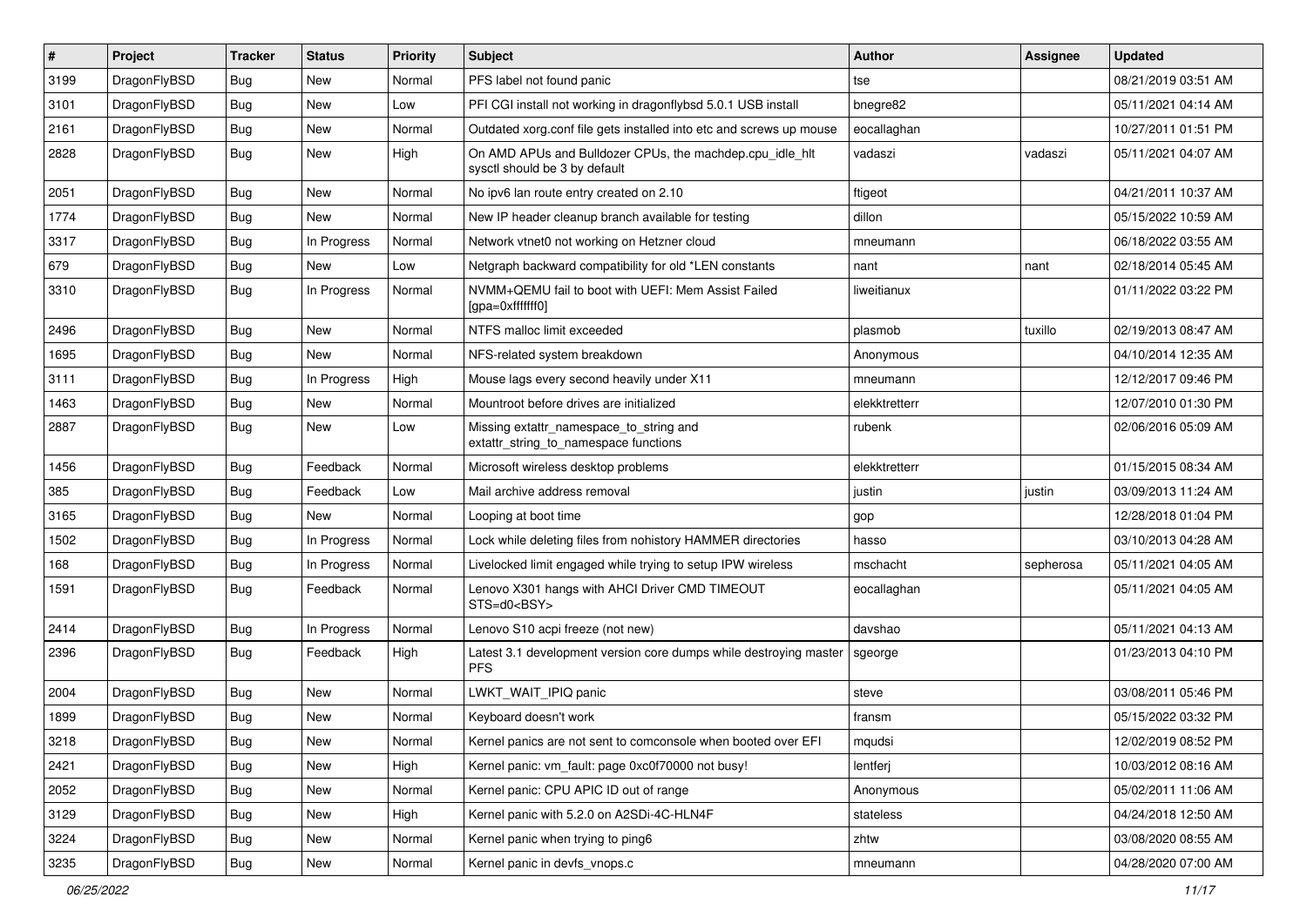| $\#$ | Project      | <b>Tracker</b> | <b>Status</b> | <b>Priority</b> | <b>Subject</b>                                                                                                                                              | <b>Author</b> | <b>Assignee</b> | <b>Updated</b>      |
|------|--------------|----------------|---------------|-----------------|-------------------------------------------------------------------------------------------------------------------------------------------------------------|---------------|-----------------|---------------------|
| 2891 | DragonFlyBSD | Bug            | <b>New</b>    | Normal          | Kernel panic in IEEE802.11 related code                                                                                                                     | shamaz        |                 | 05/29/2016 05:49 PM |
| 1594 | DragonFlyBSD | <b>Bug</b>     | New           | Normal          | Kernel panic during boot from Live CD on Dell E6400                                                                                                         | bodie         |                 | 05/11/2021 03:54 AM |
| 3247 | DragonFlyBSD | Bug            | New           | Normal          | Kernel panic doing nothing much                                                                                                                             | phma          |                 | 09/12/2020 11:40 PM |
| 2250 | DragonFlyBSD | Bug            | New           | Normal          | Kernel panic                                                                                                                                                | adamk         |                 | 11/23/2018 01:10 AM |
| 2473 | DragonFlyBSD | Bug            | New           | Normal          | Kernel crash when trying to up the wpi0 device (Dfly<br>v3.3.0.758.g47388-DEVELOPMENT)                                                                      | tomaz         |                 | 02/24/2014 08:50 AM |
| 3280 | DragonFlyBSD | Bug            | New           | Normal          | KMS console and i915(4) not working in 6.0                                                                                                                  | cmusser       |                 | 07/10/2021 03:35 AM |
| 3269 | DragonFlyBSD | Bug            | In Progress   | Normal          | Is double-buffer'd buf still required by HAMMER2 ?                                                                                                          | tkusumi       |                 | 05/12/2021 04:09 PM |
| 1486 | DragonFlyBSD | Bug            | Feedback      | Normal          | Interrupt storm related to SATA DVD device                                                                                                                  | hasso         |                 | 05/11/2021 04:01 AM |
| 2994 | DragonFlyBSD | Bug            | New           | Normal          | Intermittent boot hangs after git: hammer - HAMMER Version 7                                                                                                | davshao       |                 | 03/30/2017 02:06 PM |
| 3120 | DragonFlyBSD | Bug            | New           | Normal          | Intel AC 8260 firmware does not load                                                                                                                        | Vintodrimmer  |                 | 08/28/2018 03:30 AM |
| 2859 | DragonFlyBSD | Bug            | New           | Low             | Installer configuration menu always highlights "Select timezone", no<br>matter which step was last completed.                                               | cgag          |                 | 12/02/2015 01:54 PM |
| 2858 | DragonFlyBSD | Bug            | New           | Low             | Installer "Local or UTC" question should have "No" selected by<br>default.                                                                                  | cgag          |                 | 12/02/2015 01:18 PM |
| 1144 | DragonFlyBSD | Bug            | Feedback      | Normal          | Incorrect clock under KVM                                                                                                                                   | msylvan       |                 | 03/09/2013 01:17 PM |
| 1836 | DragonFlyBSD | Bug            | New           | Normal          | Incorrect TCP checksum show up in tcpdump                                                                                                                   | robgar1       |                 | 05/15/2022 11:22 AM |
| 2535 | DragonFlyBSD | Bug            | New           | Normal          | Imap processes apparentlt blocked on disk I/O                                                                                                               | ftigeot       |                 | 04/02/2013 09:31 AM |
| 1882 | DragonFlyBSD | Bug            | New           | Low             | Idea for handling new USB vendor/device codes                                                                                                               | bmk           |                 | 10/20/2010 12:15 PM |
| 696  | DragonFlyBSD | Bug            | New           | Low             | <b>IPSEC</b> recommendation                                                                                                                                 | robin_carey5  | tuxillo         | 06/02/2014 02:40 PM |
| 1718 | DragonFlyBSD | Bug            | Feedback      | Normal          | IDE disk drive not detected by x86_64 2.6.1 Live CD                                                                                                         | bcox          |                 | 11/27/2021 08:25 AM |
| 3215 | DragonFlyBSD | <b>Bug</b>     | New           | Normal          | Hang in tcdrain(3) after write(3)                                                                                                                           | noloader      |                 | 11/25/2019 03:08 PM |
| 2738 | DragonFlyBSD | Bug            | New           | Normal          | Hammer: Strange behavior when trying to recover old version of<br>moved file                                                                                | roland        |                 | 11/20/2014 08:02 AM |
| 1330 | DragonFlyBSD | Bug            | Feedback      | Normal          | Hammer, usb disk, SYNCHRONIZE CACHE failure                                                                                                                 | josepht       |                 | 06/02/2014 04:56 AM |
| 2915 | DragonFlyBSD | Bug            | New           | High            | Hammer mirror-copy problem                                                                                                                                  | t dfbsd       |                 | 08/25/2016 05:28 AM |
| 3194 | DragonFlyBSD | Bug            | New           | High            | Hammer kernel crash on mirror-stream of PFS after upgrade<br>(assertion "cursor->flags &<br>HAMMER_CURSOR_ITERATE_CHECK" failed in<br>hammer_btree_iterate) | Anonymous     |                 | 06/29/2019 01:32 PM |
| 1469 | DragonFlyBSD | <b>Bug</b>     | In Progress   | Normal          | Hammer history security concern                                                                                                                             | corecode      | tuxillo         | 05/11/2021 03:52 AM |
| 1907 | DragonFlyBSD | Bug            | New           | Normal          | Hammer crash in hammer_flusher_flush()                                                                                                                      | swildner      |                 | 11/11/2010 05:07 AM |
| 2347 | DragonFlyBSD | <b>Bug</b>     | Feedback      | High            | Hammer PFSes destroy does not give back full space allocated to<br><b>PFS</b>                                                                               | sgeorge       |                 | 07/19/2012 01:11 AM |
| 2852 | DragonFlyBSD | <b>Bug</b>     | New           | Normal          | Hammer File System - hangs on undo during system boot / mount -<br>will not recover on DragonFlyBSD newer than 3.6.0                                        | abale         |                 | 05/11/2021 04:07 AM |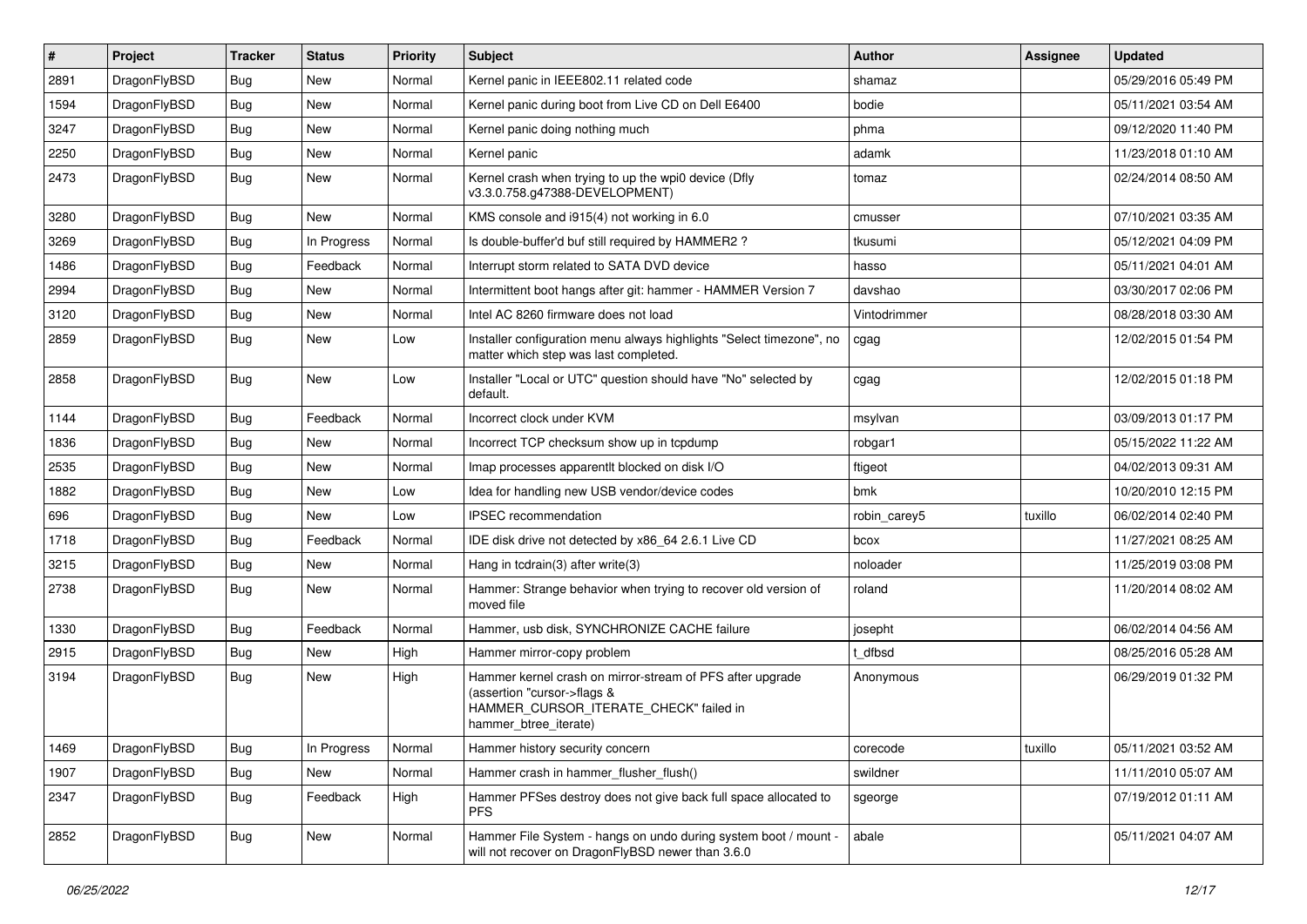| $\pmb{\#}$ | Project      | <b>Tracker</b> | <b>Status</b> | <b>Priority</b> | <b>Subject</b>                                                                                            | Author        | Assignee | <b>Updated</b>      |
|------------|--------------|----------------|---------------|-----------------|-----------------------------------------------------------------------------------------------------------|---------------|----------|---------------------|
| 2958       | DragonFlyBSD | <b>Bug</b>     | Feedback      | Normal          | Hammer FS dies during pruning after massive write load                                                    | neilb         |          | 10/11/2016 04:20 AM |
| 2803       | DragonFlyBSD | <b>Bug</b>     | <b>New</b>    | Normal          | HAMMER: Warning: UNDO area too small!                                                                     | ftigeot       |          | 03/11/2015 03:42 PM |
| 3246       | DragonFlyBSD | <b>Bug</b>     | New           | Normal          | HAMMER2 unable to handle ENOSPC properly                                                                  | tkusumi       |          | 09/04/2020 11:11 AM |
| 3249       | DragonFlyBSD | Bug            | New           | Normal          | HAMMER2 fsync(2) not working properly                                                                     | tkusumi       |          | 09/21/2020 07:07 AM |
| 2287       | DragonFlyBSD | Bug            | New           | Normal          | HAMMER(ROOT) Illegal UNDO TAIL signature at<br>300000001967c000                                           | y0n3t4n1      |          | 11/07/2018 01:22 AM |
| 2863       | DragonFlyBSD | <b>Bug</b>     | <b>New</b>    | Normal          | HAMMER synch tid is zero                                                                                  | shamaz        |          | 12/12/2015 11:24 PM |
| 2647       | DragonFlyBSD | Bug            | New           | Normal          | HAMMER panic on 3.6.0                                                                                     | tuxillo       |          | 05/11/2021 03:54 AM |
| 1717       | DragonFlyBSD | Bug            | Feedback      | Normal          | HAMMER panic in hammer cursor down()                                                                      | josepht1      |          | 05/11/2021 04:05 AM |
| 2898       | DragonFlyBSD | <b>Bug</b>     | New           | Normal          | <b>HAMMER</b> panic                                                                                       | pavalos       |          | 11/03/2018 07:05 AM |
| 1744       | DragonFlyBSD | Bug            | In Progress   | Normal          | HAMMER fsstress panic in hammer setup child callback                                                      | vsrinivas     |          | 05/11/2021 04:05 AM |
| 1749       | DragonFlyBSD | Bug            | In Progress   | Normal          | HAMMER fsstress panic in hammer_flush_inode_core<br>'ip->flush_state != HAMMER_FST_FLUSH'                 | vsrinivas     |          | 05/11/2021 04:06 AM |
| 3047       | DragonFlyBSD | <b>Bug</b>     | New           | Normal          | <b>HAMMER</b> critical write error                                                                        | samuel        |          | 06/19/2019 09:50 AM |
| 1831       | DragonFlyBSD | <b>Bug</b>     | Feedback      | High            | HAMMER "malloc limit exceeded" panic                                                                      | eocallaghan   | dillon   | 06/04/2022 04:38 AM |
| 3205       | DragonFlyBSD | Bug            | Feedback      | High            | Go compiler net test failing                                                                              | t dfbsd       | tuxillo  | 05/10/2021 02:45 AM |
| 3301       | DragonFlyBSD | Bug            | New           | Normal          | Gkrellm from the packages is not showing logged in users in main<br>window, logged in users always $== 0$ | adrian        |          | 01/08/2022 04:24 AM |
| 2674       | DragonFlyBSD | Bug            | <b>New</b>    | Normal          | <b>GPT Support</b>                                                                                        | ftigeot       |          | 12/28/2015 02:54 PM |
| 1947       | DragonFlyBSD | Bug            | New           | Low             | GA-880GM-UD2H (rev. 1.3) AHCI fails to detect disks at the end of<br>the RAID controller                  | eocallaghan   |          | 11/27/2021 08:46 AM |
| 1877       | DragonFlyBSD | <b>Bug</b>     | New           | Normal          | Freeze during 1st hammer cleanup after new install                                                        | elekktretterr |          | 05/15/2022 11:43 AM |
| 2638       | DragonFlyBSD | <b>Bug</b>     | Feedback      | High            | Fix machdep.pmap_mmu_optimize                                                                             | tuxillo       |          | 05/11/2021 04:07 AM |
| 3266       | DragonFlyBSD | Bug            | <b>New</b>    | High            | Filesystems broken due to "KKASSERT(count &<br>TOK_COUNTMASK);"                                           | tkusumi       |          | 03/15/2021 01:21 PM |
| 2072       | DragonFlyBSD | Bug            | <b>New</b>    | Normal          | Fatal trap 12: stopped at lwkt_send_ipiq3                                                                 | rumcic        |          | 05/17/2011 04:12 AM |
| 2799       | DragonFlyBSD | Bug            | New           | Normal          | Fatal trap 12 caused by moused(8) -p /dev/cual0                                                           | opvalues      |          | 03/04/2015 11:01 PM |
| 979        | DragonFlyBSD | Bug            | Feedback      | Normal          | Failure-prone USB mass storage (SB600? msdosfs? CAM?)                                                     | floid         |          | 01/15/2015 08:38 AM |
| 1669       | DragonFlyBSD | <b>Bug</b>     | In Progress   | Normal          | Drive wont open using button                                                                              | elekktretterr |          | 02/29/2012 12:05 PM |
| 3299       | DragonFlyBSD | <b>Bug</b>     | In Progress   | Normal          | DragonFlyBSD reports utterly wrong uptime (most of the time, right<br>after booting in)                   | adrian        |          | 11/11/2021 01:43 PM |
| 3124       | DragonFlyBSD | Bug            | New           | High            | DragonFlyBSD 5.0.2 with Hammer2 with UEFI install doesn't boot                                            | wiesl         |          | 06/18/2019 05:07 AM |
| 2556       | DragonFlyBSD | <b>Bug</b>     | Feedback      | Normal          | DragonFly v3.5.0.81.gd3479 - Process signal weirdness                                                     | tuxillo       |          | 12/17/2013 03:48 PM |
| 3197       | DragonFlyBSD | <b>Bug</b>     | New           | Normal          | DragonFly upgrades                                                                                        | tse           |          | 04/18/2020 04:18 PM |
| 2619       | DragonFlyBSD | Bug            | New           | Normal          | DragonFly 3.6 can't be installed on a 6TB volume                                                          | ftigeot       |          | 02/23/2014 11:55 PM |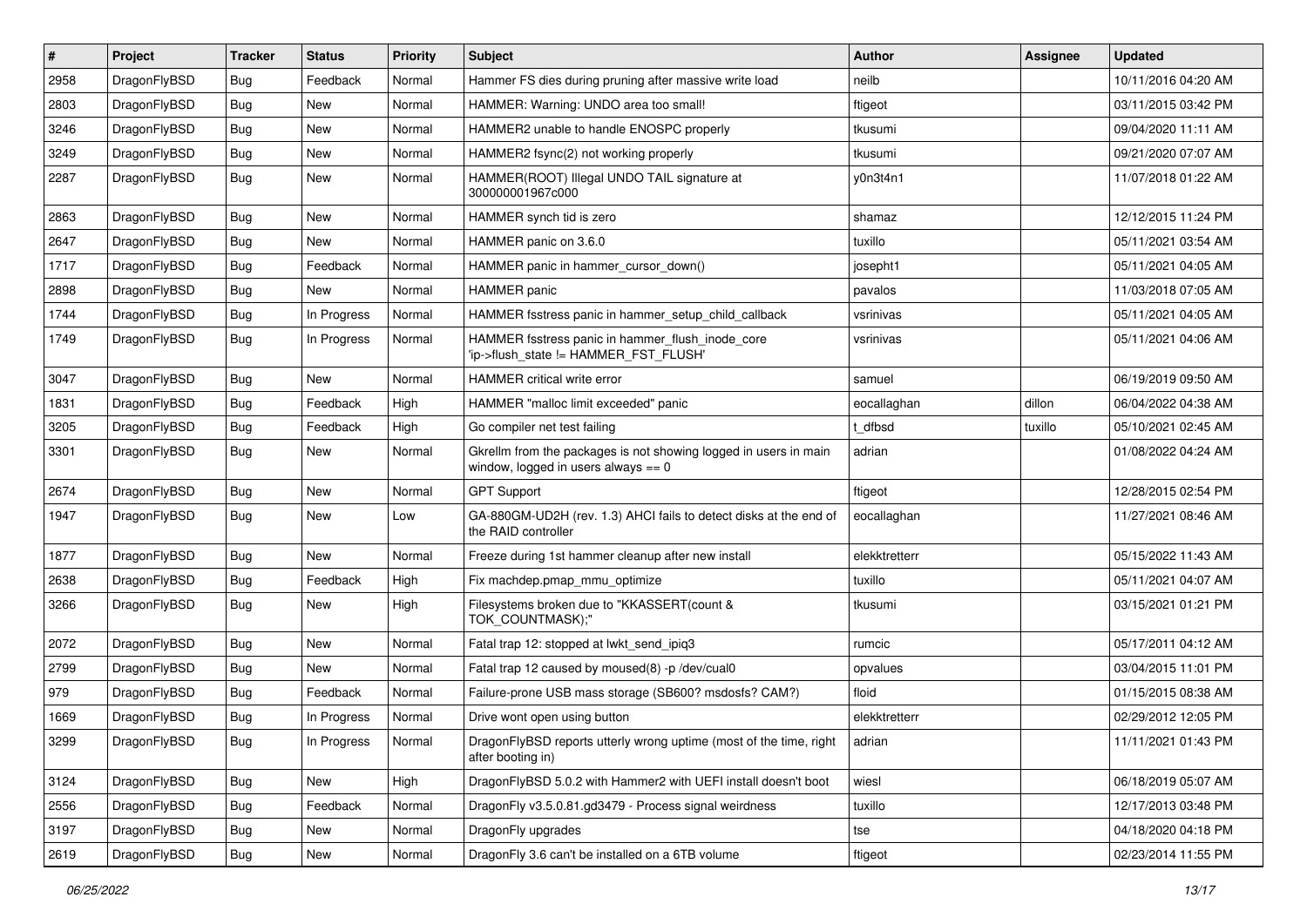| #    | Project      | <b>Tracker</b> | <b>Status</b> | <b>Priority</b> | Subject                                                                                                            | <b>Author</b> | Assignee | <b>Updated</b>      |
|------|--------------|----------------|---------------|-----------------|--------------------------------------------------------------------------------------------------------------------|---------------|----------|---------------------|
| 2595 | DragonFlyBSD | Bug            | New           | Normal          | DragonFly 3.4.3 crashes on SUN Blade X6250 with Qlogic ISP 2432   Turvamies<br>FC card                             |               |          | 10/07/2013 11:53 AM |
| 2585 | DragonFlyBSD | Bug            | <b>New</b>    | Normal          | Dfly 3.4.3 on ESXi 5.1, HP Smart Array P410 passthrough<br>recognised, but not functioning                         | yggdrasil     | swildner | 05/09/2022 08:14 AM |
| 2499 | DragonFlyBSD | Bug            | In Progress   | Urgent          | DRAGONFLY_3_2 lockd not responding correctly                                                                       | Nerzhul       |          | 01/22/2013 12:47 PM |
| 2495 | DragonFlyBSD | <b>Bug</b>     | New           | High            | DFBSD v3.3.0.960.g553fe7 - ocnt != 0" failed in<br>prop_object_release                                             | tuxillo       |          | 05/31/2022 04:08 PM |
| 2498 | DragonFlyBSD | <b>Bug</b>     | <b>New</b>    | Normal          | DFBSD v3.2.2-RELEASE - LIST_FIRST(&bp->b_dep) == NULL"<br>failed in vfs vmio release                               | tuxillo       |          | 05/31/2022 04:09 PM |
| 2351 | DragonFlyBSD | Bug            | In Progress   | Normal          | DFBSD v3.1.0.579.g44ccf - Stuck during startup, random freezes                                                     | tuxillo       |          | 04/24/2012 08:21 AM |
| 2345 | DragonFlyBSD | Bug            | In Progress   | Normal          | DFBSD v3.1.0.457.gd679f - NFS panic on diskless station                                                            | tuxillo       |          | 04/07/2012 05:22 PM |
| 2358 | DragonFlyBSD | Bug            | In Progress   | Normal          | DFBSD v3.0.2.32.g928ca - panic: hammer: insufficient undo FIFO<br>space!                                           | tuxillo       | tuxillo  | 05/10/2021 02:50 AM |
| 1959 | DragonFlyBSD | Bug            | <b>New</b>    | Normal          | DFBSD v2.9.1.422.gc98f2 - Panic during boot - IPv6 and PF                                                          | tuxillo       |          | 01/13/2011 03:37 AM |
| 2171 | DragonFlyBSD | Bug            | New           | Normal          | DFBSD v2.13.0.151.gdc8442 - panic: assertion "(*ptep &<br>$(PG MANAGED PG V)) == PG V"$                            | tuxillo       |          | 11/04/2011 05:06 PM |
| 2166 | DragonFlyBSD | Bug            | <b>New</b>    | Normal          | DFBSD v2.13.0.109.g05b9d - Strange lockups                                                                         | tuxillo       |          | 10/29/2011 11:20 AM |
| 2129 | DragonFlyBSD | Bug            | <b>New</b>    | Normal          | DFBSD v2.11.0.661.gf9438 i386 - panic: lockmgr thrd sleep                                                          | tuxillo       |          | 09/05/2011 09:49 AM |
| 2084 | DragonFlyBSD | Bug            | New           | Normal          | DFBSD v2.11.0.242.g4d317 - panic: zone: entry not free                                                             | tuxillo       |          | 07/03/2012 01:23 AM |
| 2078 | DragonFlyBSD | Bug            | New           | Normal          | DFBSD i386 v2.11.0.201.g3ed2f - Panic during installworld into a<br>vn0 device                                     | tuxillo       |          | 05/19/2011 07:50 PM |
| 1332 | DragonFlyBSD | Bug            | Feedback      | Normal          | DFBSD 2.2 - Booting usbcdrom/usbsticks on thinkpad hangs on<br>"BTX Halted"                                        | tuxillo       |          | 05/11/2021 04:00 AM |
| 2283 | DragonFlyBSD | Bug            | <b>New</b>    | Normal          | DFBSD DragonFly v2.13.0.957.g4f459 - pmap_release: page<br>should already be gone 0xc27120bc                       | tuxillo       |          | 01/23/2012 03:03 AM |
| 1198 | DragonFlyBSD | Bug            | New           | High            | DDB loops panic in db_read_bytes                                                                                   | corecode      | tuxillo  | 05/11/2021 03:51 AM |
| 3208 | DragonFlyBSD | Bug            | <b>New</b>    | Normal          | Crash related to nfsd                                                                                              | tse           |          | 06/11/2020 05:52 AM |
| 2444 | DragonFlyBSD | Bug            | New           | Normal          | Crash during Hammer overnight cleanup                                                                              | justin        |          | 11/04/2012 07:58 AM |
| 3281 | DragonFlyBSD | Bug            | <b>New</b>    | Normal          | Crash after leaving unattended for a while                                                                         | bhaible       |          | 07/10/2021 03:32 AM |
| 1916 | DragonFlyBSD | <b>Bug</b>     | New           | Normal          | Constant crashes on x86_64 with UFS                                                                                | lentferj      |          | 11/21/2010 07:40 PM |
| 3152 | DragonFlyBSD | Bug            | Feedback      | Normal          | Console's size in ttyv0 and single user mode is sticking to 80x25.<br>while ttyv1 can make use of the whole screen | overtime      |          | 02/24/2019 01:08 AM |
| 1302 | DragonFlyBSD | <b>Bug</b>     | In Progress   | Normal          | Checkpoint regression?                                                                                             | sjg           | sjg      | 07/10/2013 05:22 PM |
| 2611 | DragonFlyBSD | Bug            | New           | Normal          | Change in IP address results in network not working                                                                | phma          |          | 12/05/2013 07:55 PM |
| 1961 | DragonFlyBSD | <b>Bug</b>     | New           | Normal          | Can't create dump from DDB                                                                                         | shamaz        |          | 01/29/2011 09:02 PM |
| 3313 | DragonFlyBSD | <b>Bug</b>     | New           | Normal          | Can't boot from my live USB at all. The kernel loading process<br>hangs.                                           | rempas        |          | 06/03/2022 12:16 AM |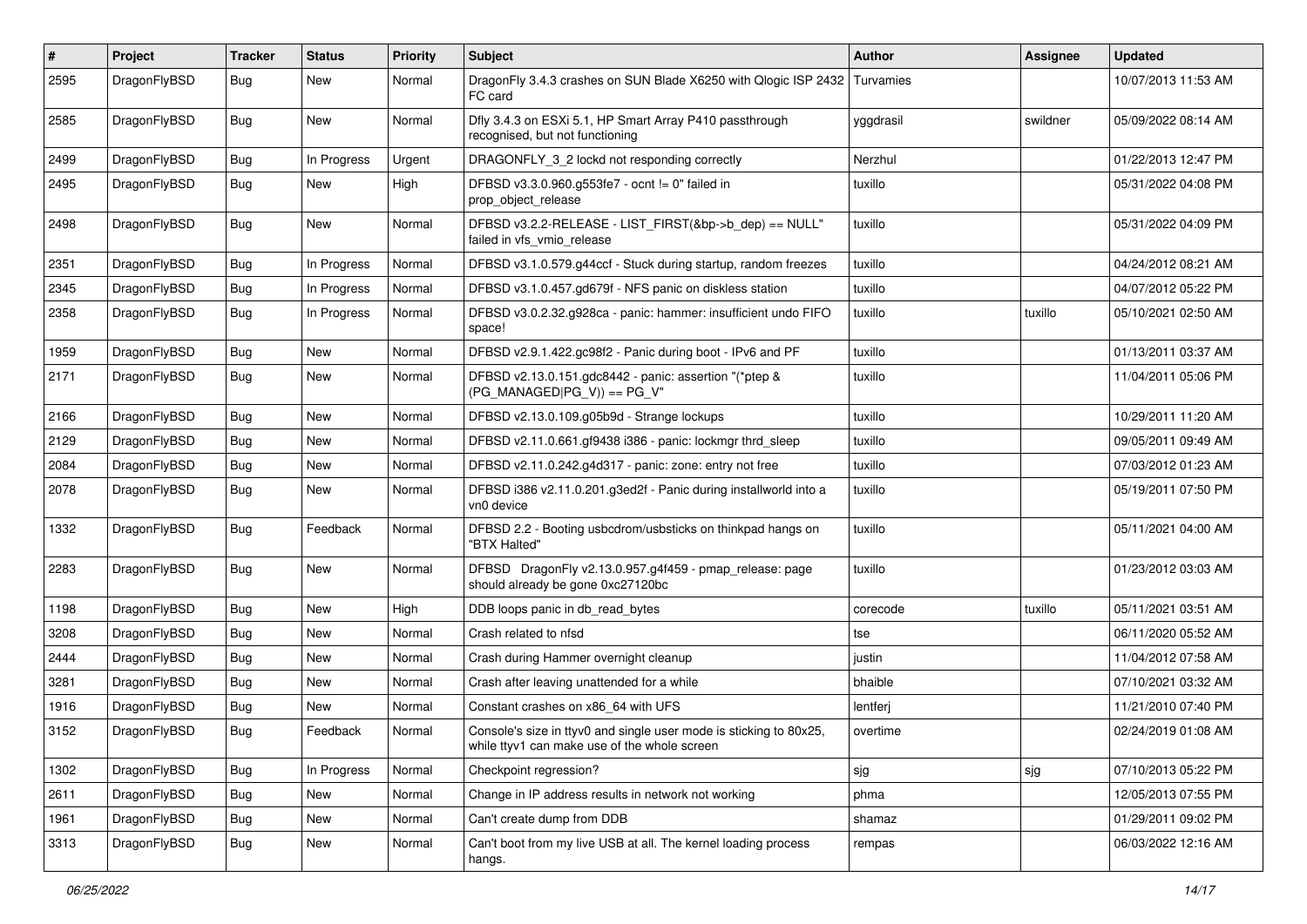| $\sharp$ | Project      | <b>Tracker</b> | <b>Status</b> | <b>Priority</b> | Subject                                                                                          | <b>Author</b>      | Assignee  | <b>Updated</b>      |
|----------|--------------|----------------|---------------|-----------------|--------------------------------------------------------------------------------------------------|--------------------|-----------|---------------------|
| 1786     | DragonFlyBSD | <b>Bug</b>     | New           | Normal          | Calling NULL function pointer initiates panic loop                                               | sjg                |           | 10/11/2010 05:28 PM |
| 1727     | DragonFlyBSD | Bug            | Feedback      | Normal          | CD boot panic (2.6.1) (usb?)                                                                     | kiril              |           | 05/15/2022 05:10 AM |
| 3305     | DragonFlyBSD | <b>Bug</b>     | In Progress   | Normal          | CBSD: Add NVMM support in DragonFly BSD                                                          | tuxillo            | tuxillo   | 05/29/2022 08:18 AM |
| 1411     | DragonFlyBSD | Bug            | Feedback      | Normal          | Burning doesn't work with ahci(4)                                                                | hasso              | dillon    | 05/11/2021 04:00 AM |
| 2210     | DragonFlyBSD | <b>Bug</b>     | <b>New</b>    | Normal          | Bugtracker cannot assign default project for new users                                           | ahuete.devel       |           | 11/17/2011 11:30 AM |
| 1430     | DragonFlyBSD | <b>Bug</b>     | <b>New</b>    | Normal          | Buggy w(1)?                                                                                      | hasso              | alexh     | 11/24/2010 08:09 AM |
| 2870     | DragonFlyBSD | <b>Bug</b>     | New           | High            | Broken text and icons when glamor acceleration is used                                           | 375gnu             | ftigeot   | 01/31/2016 12:13 AM |
| 3314     | DragonFlyBSD | Bug            | <b>New</b>    | Normal          | Bring virtio_console(4) from FreeBSD                                                             | tuxillo            | tuxillo   | 05/29/2022 08:24 AM |
| 2630     | DragonFlyBSD | <b>Bug</b>     | <b>New</b>    | Normal          | Bring in latest iconv fixes from FreeBSD10 as well as csmapper<br>updates                        | tuxillo            |           | 05/11/2021 03:54 AM |
| 3113     | DragonFlyBSD | <b>Bug</b>     | In Progress   | Urgent          | Booting vKernel fails due being out of swap space                                                | tcullen            |           | 05/11/2021 04:14 AM |
| 2434     | DragonFlyBSD | <b>Bug</b>     | <b>New</b>    | Normal          | BTX Halted - Boot fails on USB/GUI                                                               | lucmv              |           | 10/17/2012 08:12 PM |
| 1148     | DragonFlyBSD | <b>Bug</b>     | In Progress   | Low             | BCM4311 wireless network adapter detected but not functional                                     | archimedes.gaviola |           | 05/11/2021 04:00 AM |
| 1975     | DragonFlyBSD | <b>Bug</b>     | <b>New</b>    | Normal          | Applications seg fault in select() and poll()                                                    | rumcic             |           | 05/31/2022 02:58 PM |
| 2430     | DragonFlyBSD | <b>Bug</b>     | New           | Normal          | Alternate Password Hash method                                                                   | robin.carey1       |           | 10/07/2012 06:28 AM |
| 3189     | DragonFlyBSD | Bug            | <b>New</b>    | Normal          | Allow DragonFly Mail Agent to accept an alternate config via<br>command line switch              | iang               |           | 08/16/2021 12:42 AM |
| 2423     | DragonFlyBSD | <b>Bug</b>     | New           | Urgent          | After multiple panics/locks, hitting KKASSERT in<br>hammer init cursor                           | rumcic             |           | 09/18/2012 02:28 AM |
| 2636     | DragonFlyBSD | Bug            | Feedback      | Low             | Add -x flag to iostat (a la solaris)                                                             | tuxillo            |           | 05/11/2021 04:07 AM |
| 3295     | DragonFlyBSD | <b>Bug</b>     | In Progress   | Normal          | Adapt devel/libvirt for nvmm                                                                     | tuxillo            | tuxillo   | 11/03/2021 04:56 PM |
| 1592     | DragonFlyBSD | <b>Bug</b>     | Feedback      | Normal          | AcpiOSUnmapMemory: Warning, deallocation did not track<br>allocation.                            | eocallaghan        |           | 06/02/2014 07:45 AM |
| 1923     | DragonFlyBSD | Bug            | <b>New</b>    | Normal          | Abysmal NFS performance with IPv6                                                                | ftigeot            |           | 12/05/2010 09:34 PM |
| 2568     | DragonFlyBSD | <b>Bug</b>     | New           | Normal          | AHCI panic                                                                                       | josepht            |           | 06/07/2013 05:52 PM |
| 1181     | DragonFlyBSD | Bug            | In Progress   | Normal          | ACX111 panic                                                                                     | elekktretterr      |           | 05/11/2021 04:00 AM |
| 3107     | DragonFlyBSD | Bug            | New           | Low             | ACPI interrupt storm when loading i915 on Lenovo T460                                            | oyvinht            |           | 07/15/2020 07:01 AM |
| 2117     | DragonFlyBSD | Bug            | <b>New</b>    | High            | ACPI and/or bce(4) problem with 2.11.0.673.g0d557 on HP DL380<br>G6                              | pauska             |           | 08/22/2011 10:15 AM |
| 2816     | DragonFlyBSD | <b>Bug</b>     | New           | Normal          | A multitasking process being debugged can get stuck                                              | phma               |           | 05/19/2015 03:57 AM |
| 2138     | DragonFlyBSD | <b>Bug</b>     | New           | Normal          | > 100% CPU usage                                                                                 | robin.carey1       |           | 09/26/2011 12:20 PM |
| 2688     | DragonFlyBSD | <b>Bug</b>     | New           | Normal          | 67613368bdda7 Fix wrong checks for U4B presence Asrock Z77M<br>difficulty detecting USB keyboard | davshao            |           | 06/28/2014 07:08 PM |
| 2825     | DragonFlyBSD | <b>Bug</b>     | New           | High            | 3x dhclient = hanging system (objcache exhausted)                                                | jaccovonb          | sepherosa | 05/11/2021 03:55 AM |
| 2644     | DragonFlyBSD | <b>Bug</b>     | Feedback      | Normal          | 3.6.0-REL trap 9 on boot                                                                         | memmerto           |           | 11/27/2021 08:08 AM |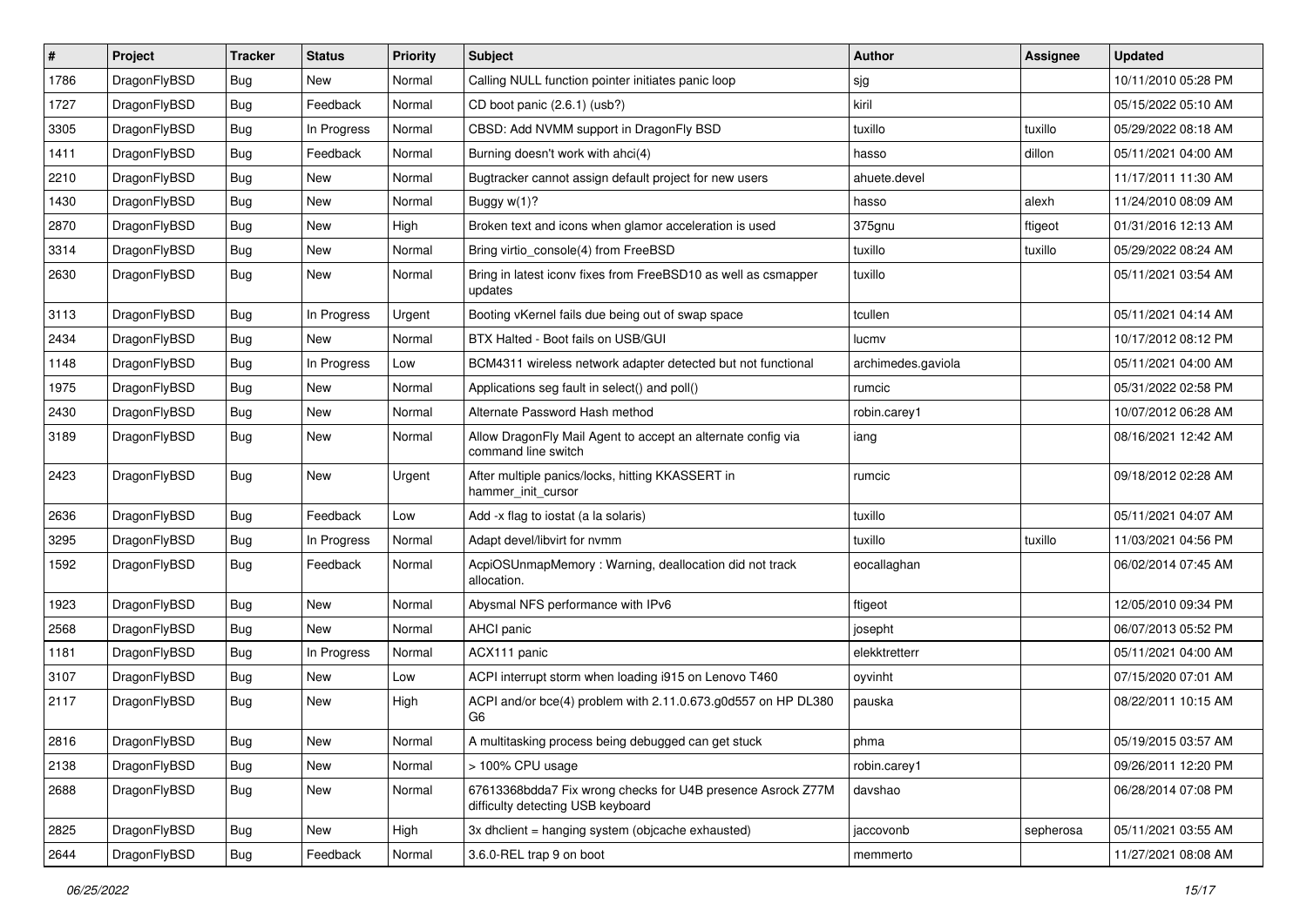| $\sharp$ | Project      | <b>Tracker</b> | <b>Status</b> | <b>Priority</b> | Subject                                                                                                    | <b>Author</b>    | <b>Assignee</b> | <b>Updated</b>      |
|----------|--------------|----------------|---------------|-----------------|------------------------------------------------------------------------------------------------------------|------------------|-----------------|---------------------|
| 1293     | DragonFlyBSD | <b>Bug</b>     | <b>New</b>    | Normal          | 2.2.1-REL Installer Request                                                                                | mk               | tuxillo         | 05/11/2021 04:00 AM |
| 2107     | DragonFlyBSD | Bug            | <b>New</b>    | Normal          | 2.10.1 sata dvd drive issue                                                                                | ausppc           |                 | 07/31/2011 08:41 PM |
| 2652     | DragonFlyBSD | <b>Bug</b>     | <b>New</b>    | Normal          | 189a0ff3761b47  ix: Implement MSI-X support locks up Lenovo<br>S <sub>10</sub> Intel Atom n <sub>270</sub> | davshao          |                 | 05/14/2014 01:55 AM |
| 599      | DragonFlyBSD | Bug            | <b>New</b>    | Urgent          | 1.9.0 reproducable panic                                                                                   | pavalos          |                 | 12/22/2010 01:08 AM |
| 570      | DragonFlyBSD | <b>Bug</b>     | Feedback      | Normal          | 1.8.x: ACPI problems                                                                                       | qhwt+dfly        |                 | 06/02/2014 03:45 AM |
| 604      | DragonFlyBSD | Bug            | In Progress   | Normal          | 1.8.1-RELEASE - clock runs fast on mainboard ASUS P5A-B                                                    | yeti             |                 | 05/11/2021 03:55 AM |
| 2835     | DragonFlyBSD | Bug            | New           | Normal          | /usr/include/c++/5.0/bits/c++locale.h likes<br>POSIX_C_SOURCE>=200809                                      | davshao          |                 | 11/18/2015 03:40 AM |
| 600      | DragonFlyBSD | Bug            | <b>New</b>    | Low             | /sys/libkern/karc4random                                                                                   | robin_carey5     | profmakx        | 01/19/2015 03:07 AM |
| 1990     | DragonFlyBSD | <b>Bug</b>     | New           | Normal          | /mnt too large to mount                                                                                    | peur.neu         |                 | 02/16/2011 11:24 PM |
| 2930     | DragonFlyBSD | <b>Bug</b>     | <b>New</b>    | High            | 'objcache' causes panic during 'nfs_readdir'                                                               | tofergus         |                 | 07/26/2016 01:09 PM |
| 725      | DragonFlyBSD | Bug            | In Progress   | Low             | 'make distribution' fails w/'ro' /usr/obj                                                                  | c.turner         |                 | 03/09/2013 01:01 PM |
| 2931     | DragonFlyBSD | Bug            | New           | Low             | 'gdb' of 'vkernel' unable to print backtrace                                                               | tofergus         |                 | 07/26/2016 01:51 PM |
| 2416     | DragonFlyBSD | Bug            | <b>New</b>    | Normal          | ".' entry can be removed on mounted nfs filesystem                                                         | ftigeot          | tuxillo         | 06/03/2014 04:40 AM |
| 2565     | DragonFlyBSD | Bug            | <b>New</b>    | Normal          | "ifconfig ix0 up" panic                                                                                    | Itpig402a        |                 | 06/03/2013 05:46 AM |
| 2657     | DragonFlyBSD | Bug            | New           | High            | Needs acl to migrate our servers                                                                           | ferney           |                 | 03/31/2014 11:37 AM |
| 3206     | DragonFlyBSD | Submit         | <b>New</b>    | Normal          | update psm/kbd to FreeBSD 12.0 code                                                                        | htse             |                 | 10/05/2019 03:49 PM |
| 1700     | DragonFlyBSD | Submit         | In Progress   | Normal          | skip boot2 menu on <enter></enter>                                                                         | Johannes.Hofmann | tuxillo         | 05/15/2022 08:35 AM |
| 3142     | DragonFlyBSD | Submit         | <b>New</b>    | Normal          | lib/libdmsg: Unbreak using new API EVP_CIPHER_CTX_new()                                                    | tkusumi          |                 | 07/08/2018 04:18 AM |
| 1398     | DragonFlyBSD | Submit         | In Progress   | Normal          | hdestroy(3) restricts hash key to point to malloc'ed space                                                 | Anonymous        |                 | 08/20/2021 04:06 PM |
| 3312     | DragonFlyBSD | Submit         | <b>New</b>    | Normal          | hammer2: redundant chain modify after chain creation                                                       | tkusumi          |                 | 05/15/2022 01:35 PM |
| 3041     | DragonFlyBSD | Submit         | New           | Normal          | firmware: Remove embedding of multiple images in one module.                                               | Anonymous        |                 | 12/25/2020 02:15 AM |
| 2790     | DragonFlyBSD | Submit         | New           | Low             | filedesc softrefs increment code factoring                                                                 | dclink           |                 | 02/21/2015 04:00 AM |
| 2122     | DragonFlyBSD | Submit         | <b>New</b>    | Normal          | [Review] Fixes to the VFS layer                                                                            | ftigeot          |                 | 05/31/2022 03:25 PM |
| 2098     | DragonFlyBSD | Submit         | New           | Normal          | [PATCH] correct ath man page example<br>(/usr/src/share/man/man4/ath.4)                                    | nobody           |                 | 11/15/2011 12:27 AM |
| 3154     | DragonFlyBSD | Submit         | New           | Normal          | Update serial handling in bootloader                                                                       | ddegroot         | dillon          | 11/06/2018 11:21 PM |
| 3145     | DragonFlyBSD | Submit         | In Progress   | Normal          | Update libelf to FreeBSD 12 current and build as base library usable<br>by ports                           | davshao          | tuxillo         | 08/20/2021 03:58 PM |
| 3031     | DragonFlyBSD | Submit         | In Progress   | Normal          | Update drm/radeon to Linux 4.7.10 as much as possible                                                      | davshao          | ftigeot         | 08/19/2021 12:33 PM |
| 2438     | DragonFlyBSD | Submit         | Feedback      | Normal          | <b>TRIM</b> fixes                                                                                          | Anonymous        | tuxillo         | 05/11/2021 03:45 AM |
| 3160     | DragonFlyBSD | Submit         | In Progress   | Normal          | State the implementation difference in pkill/pgrep manual                                                  | sevan            | tuxillo         | 06/03/2022 05:15 PM |
| 2721     | DragonFlyBSD | Submit         | Feedback      | Low             | Some few zalloc calls to objcache ones replacements                                                        | dclink           | tuxillo         | 05/11/2021 04:08 AM |